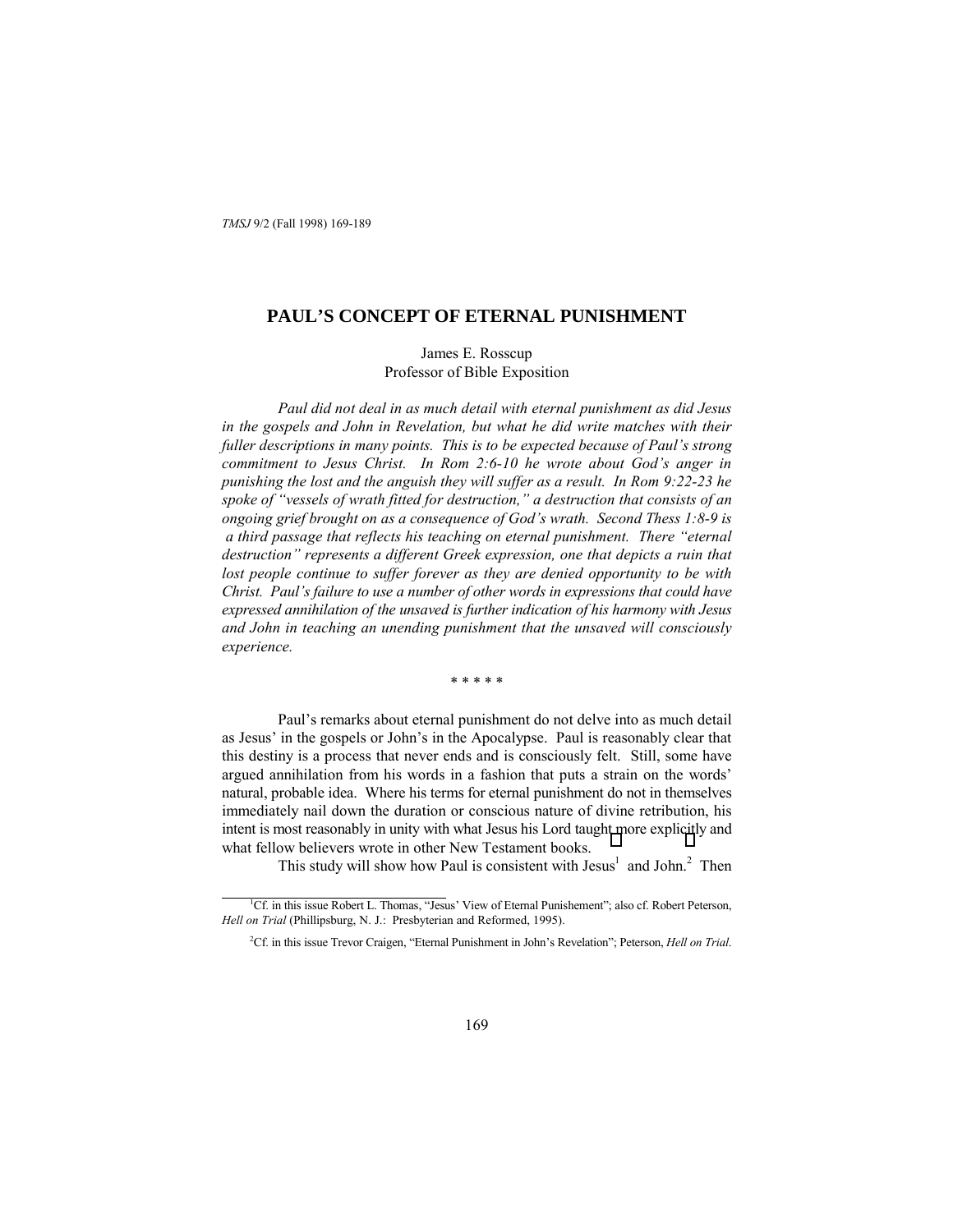it will review Paul's three clearest passages (Rom 2:6-10;  $9:22$ ; 2 Thess 1:8-9) and correlate his stance in further references.

#### **Paul's Unity with Jesus and John**

Jesus and John spell out the fullest detail in the NT on the duration and nature of punishment. Jesus said of the unsaved regarding retribution, "Their worm does not die, and the fire is not quenched" (Mark 9:44). The natural force of those analogies is that the worm continues to be active while death as a process continues and that as the fire is never put out, the suffering which it is causing never ceases. In the condition that the analogy illustrates, the reality is far worse. This also seems plain enough in Jesus' direct contrast: He distinguishes those cast into *eternal* damnation from those who enter into *eternal* life (Matt 25:46). As the eternal life never ends, it is natural on the other side in the verse that the eternal punishment never terminates. Many reason the greater probability that such passages convey unceasing, consciously felt retribution.<sup>3</sup> Their arguments are more conclusive on what the words really mean than are attempts to construe annihilation.<sup>4</sup>

 $\frac{1}{3}$ E.g., Peterson, *Hell on Trial*.

<sup>4</sup> For annihilation, e.g., Clark Pinnock, *Theological Crossfire* (Grand Rapids: Zondervan, 1990); John R. W. Stott, *Essentials: A liberal-evangelical dialogue*, by David L. Edwards and John Stott (London: Hodder & Stoughton, 1988) 312-20; Stephen Travis, *Christian Hope and the Future* (Downers Grove, Ill.: InterVarsity, 1980) 133-36; also idem, *I Believe in the Second Coming of Jesus* (Grand Rapids: Eerdmans, 1982) 198-99, where the author reasons strangely that a relation to God or non-relationship to Him is what matters, as if details with which Scripture fills out the destiny, including heaven or hell, can simply be set aside (cf. 199). "And if hell means being without Christ, that is an enormous tragedy, and the New Testament writers [sic., writers shaving off part of the NT claim, such as Travis] see little point in asking whether the lost continue to be conscious or are annihilated" (198). Cf. Travis for a fuller discussion in his work "The Place of Divine Retribution in the Thought of Paul," Ph.D dissertation, University of Cambridge, England, July 1970, 116-42, particularly 136; cf. also Edward Fudge, *The Fire That Consumes* (Fallbrook, Calif.: Verdict, 1982), and idem, "The Final End of the Wicked," *JETS* 27 (1984):325-34, and ìPutting Hell in its Place,î *Christianity Today* 20 (Aug. 6, 1976):14-17.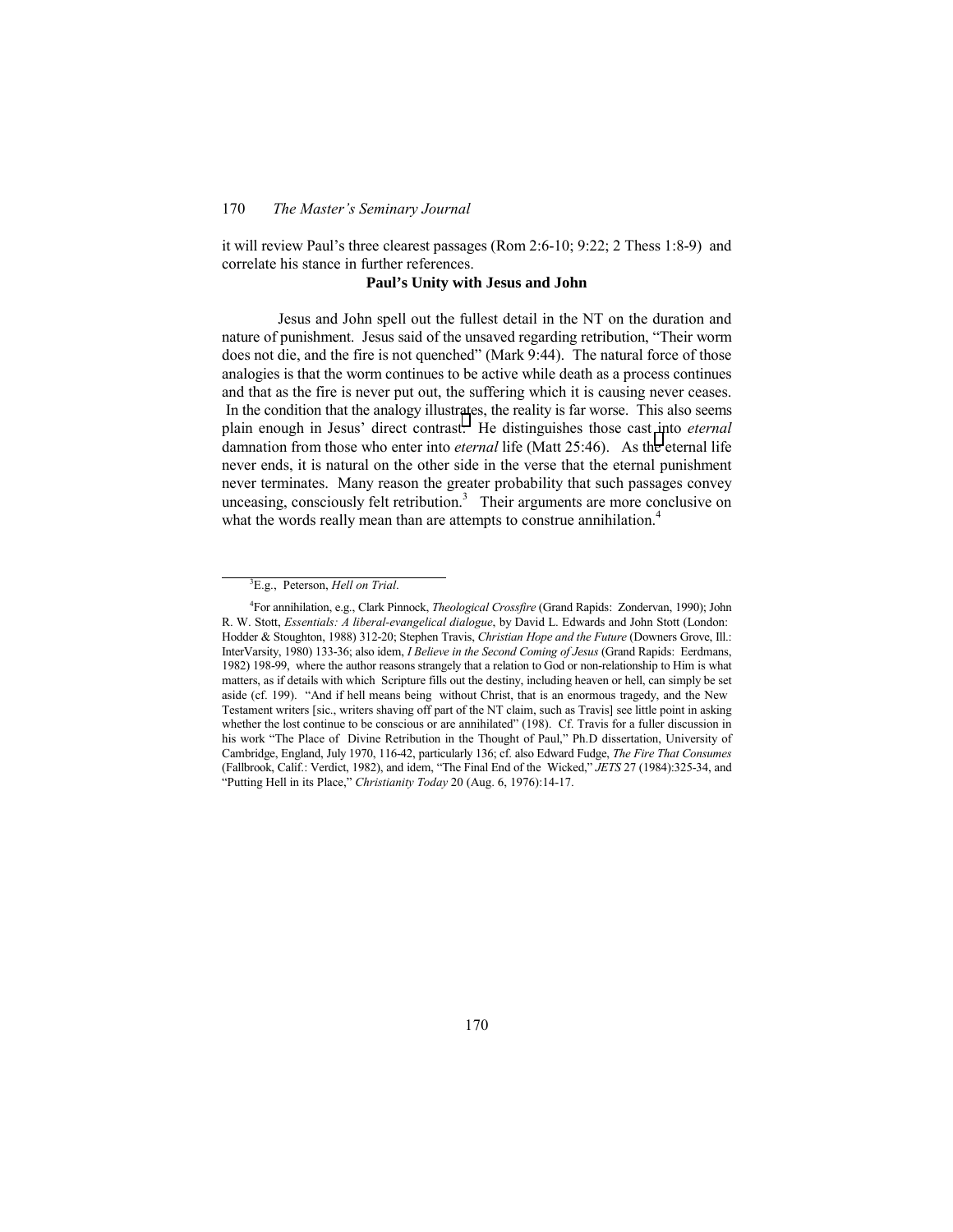John, one of the twelve whom Jesus discipled and the writer of the Book of Revelation,<sup>5</sup> adds further clarity in a consistent picture. Punishment that engulfs the unsaved has smoke that keeps rising up forever. The most persuasive inference is that the fire itself keeps burning perpetually (Rev 14:9-10). John in the same passage writes that the punished "have no rest day or night." The picture is natural to claim that the anguish never at any time abates. Later, John depicts the unsaved, at their final judgment, being cast into the "lake of fire" in which they experience a "second" death<sup>"</sup> (20:12-15). John also articulates the distinct idea that unsaved people continue to exist "outside" the eternal New Jerusalem  $(22:15)$ , but in a place and state distinct from the blessed environment that all the redeemed share  $(21:1–22:5)$ . He also relates that the "beast" and "false prophet," apparently unsaved humans, join the rest of the lost in the "lake"  $(19:20)$ . Later he tells about Satan also being cast in where these two humans yet exist, enduring punishment in that state (20:10). John never gives any hint that the punishment reaches a termination point.

Paul does not detail all this in full. But that he stands in unity with Jesus and John is most probable because of his commitment to Jesus Christ and because his conciseness is true to Scripture detail elsewhere.

### **Paul's Commitment to Jesus Christ**

One can draw up a list of doctrinal details from Jesus' teachings that Luke, Paul, James, Peter, John, or Jude does not mention. He can also list facets any one of these include that one or more of the others never explicitly touch upon. The diversity of emphasis is natural even when these hold the same position as to details on various doctrines. A reader soon sees that most aspects of belief do expressly appear in several or all of them.

For example, Paul's letters delve into many matters not expressed in such detail, some not even mentioned, by Jesus or the others. Instances of this come to mind: the focus that all sinned in Adam (Rom 5:12 ff.), circumcision (2:25-29; Col 2:14), a detailed portrayal of human struggle with sin (Rom 7:14-25), specifics on the Spirit's help in prayer (8:26-27), massive correlation on God's plan for Jews and Gentiles (Romans  $9-11$ ), principles for dealing with "doubtful practices" (Romans 14; 1 Corinthians 8-10), and considerable detail about the believer's future resurrection (1 Cor 15:12 ff.).

Where checking is possible, these followers of Jesus stand in harmony, allegations of disagreement notwithstanding. Explanations in response to the allegations have been quite convincing.

Paul is deeply committed to Jesus Christ who turned his life around on the road to Damascus (Acts 9). He styles himself a "bondslave" of Christ (Rom 1:1),

 $rac{1}{5}$ So Robert L. Thomas, *Revelation 1-7: An Exegetical Commentary* (Chicago: Moody, 1992) 2-19; Leon Morris, *The Revelation of St. John* (London: Tyndale, 1969) 25-34.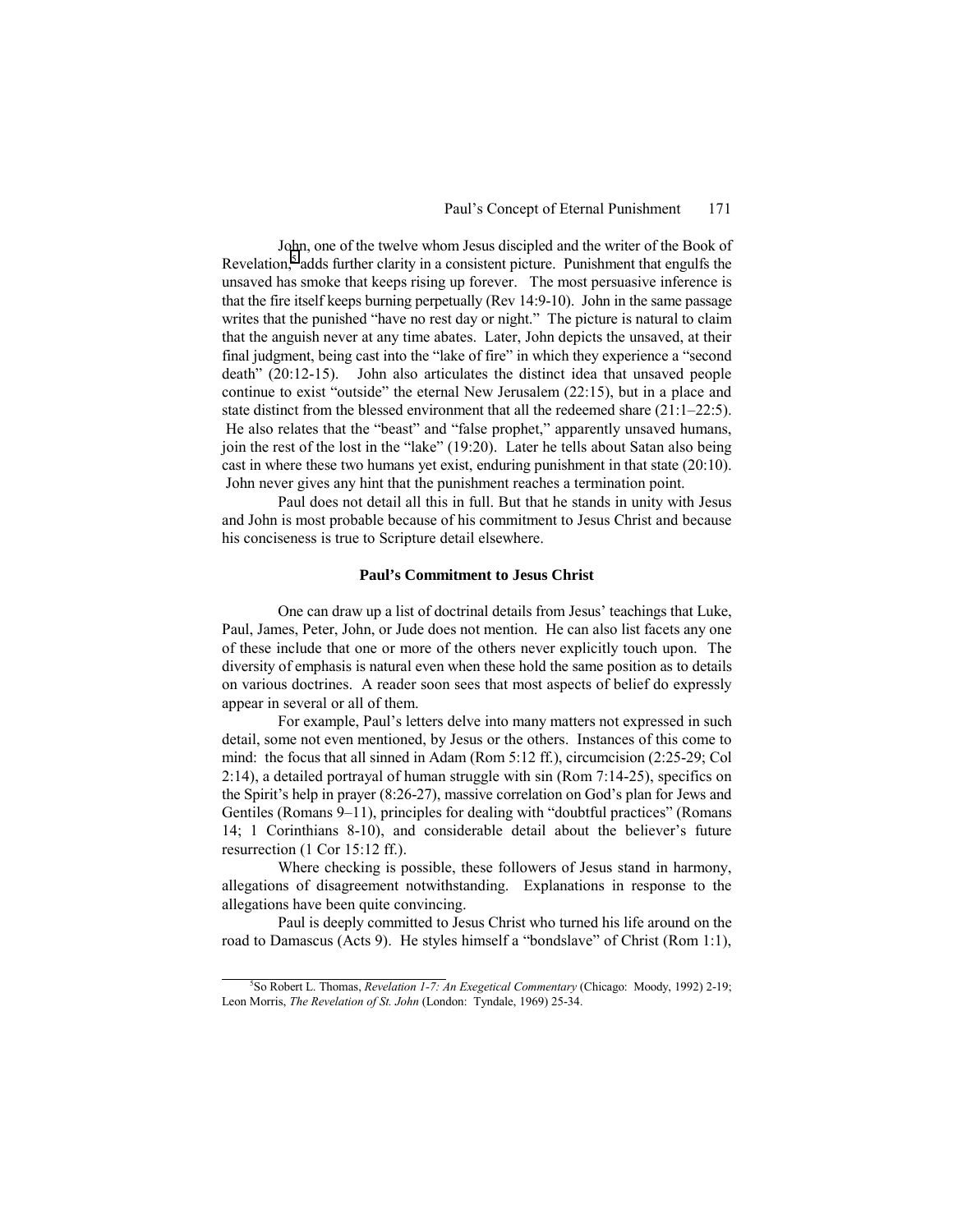regards all things but loss that he may win Christ (Phil 3:4-10), expects Christ to judge even his motives (1 Cor 4:3-5) and the quality of his work (3:10-15; 2 Cor 5:10), and is careful to build on Christ the foundation (1 Cor 3:10-11). He counsels others to think what is true (Phil 3:8), celebrates that Christ within believers is the hope of glory (Col 1:27), and estimates Christ as the fulness of the Godhead in a bodily state (Col 2:9). Paul thinks it ever so important to speak the truth about God (Rom 3:4).

Paul's doctrine testifies to his fidelity to Christ. His emphases catch the eye as boldly as streaming banners. They claim Christ's atoning death  $(Rom 3:23-32)$ and faith as the means to gain justification through Christ's work on the cross (Romans 3–5). They teach believers' death and resurrection with Christ (Romans 6), and Christ as made to believers wisdom (1 Cor 1:30). They show that Christ is speaking in Paul  $(2 \text{ Cor } 13:3)$ . Paul was zealous that "the word of Christ" dwell richly in saints (Col 3:16). He testified that he delivered doctrine he had received from Christ (1 Cor 11:23; 15:3), and fervently anticipates being conformed to Christ (Phil 3:10). He sharply warns against false teaching (Rom 16:17). To him all the treasures of wisdom and knowledge are in Christ (Col 2:3).

So utterly devoted to Christ was Paul that it is quite improbable that he was out of step with Jesus on the very crucial point of eternal punishment, a point that relates to those who reject the gospel which he championed so passionately (1 Cor 9:19-23). He maintained integrity with this gospel (cf. 2 Cor 4:2, 5; 13:8), and contemplated judgment for any who distort it (Gal 1:6-9). He honored the message that Christ entrusted (1 Thess 2:3-4). Likewise he appealed to others to rally steadfastly to the teaching (2 Thess 2:15).

Paul also is in concord with Peter, as at the Jerusalem Council (Acts 15), and agrees with Christ's leaders on matters relating to the gospel (Gal  $2:2$ ). On points of doctrine Paul was right down the line with what all those loyal to Christ hold. He rebuked those who differ from what is properly taught about Christ (1 Cor 15:12).

Paul's expectations for the future were in accord with Christ about Christ giving reward to believers (Luke 19:12-27; 1 Cor 3:12-15), judging the unsaved (Matt 25:46; 2 Thess 1:8-9), giving eternal life to the justified and rendering eternal judgment to the unsaved (2 Thess 1:8-9).

In view of Paul's stalwart commitment to Christ, he would have been insincere and disloyal to pose a meaning on the destiny of the unsaved different from what Jesus taught or His other followers maintained. The consistent position is to see Paul in complete harmony with the view coming from the one he made it his ambition always to please (2 Cor 5:9), the One to whom his every thought was captive (2 Cor 10:4-5).

Hopefully Paul's unity with Christ clears the air about the concept he most probably means to convey on future punishment, just as on any issue.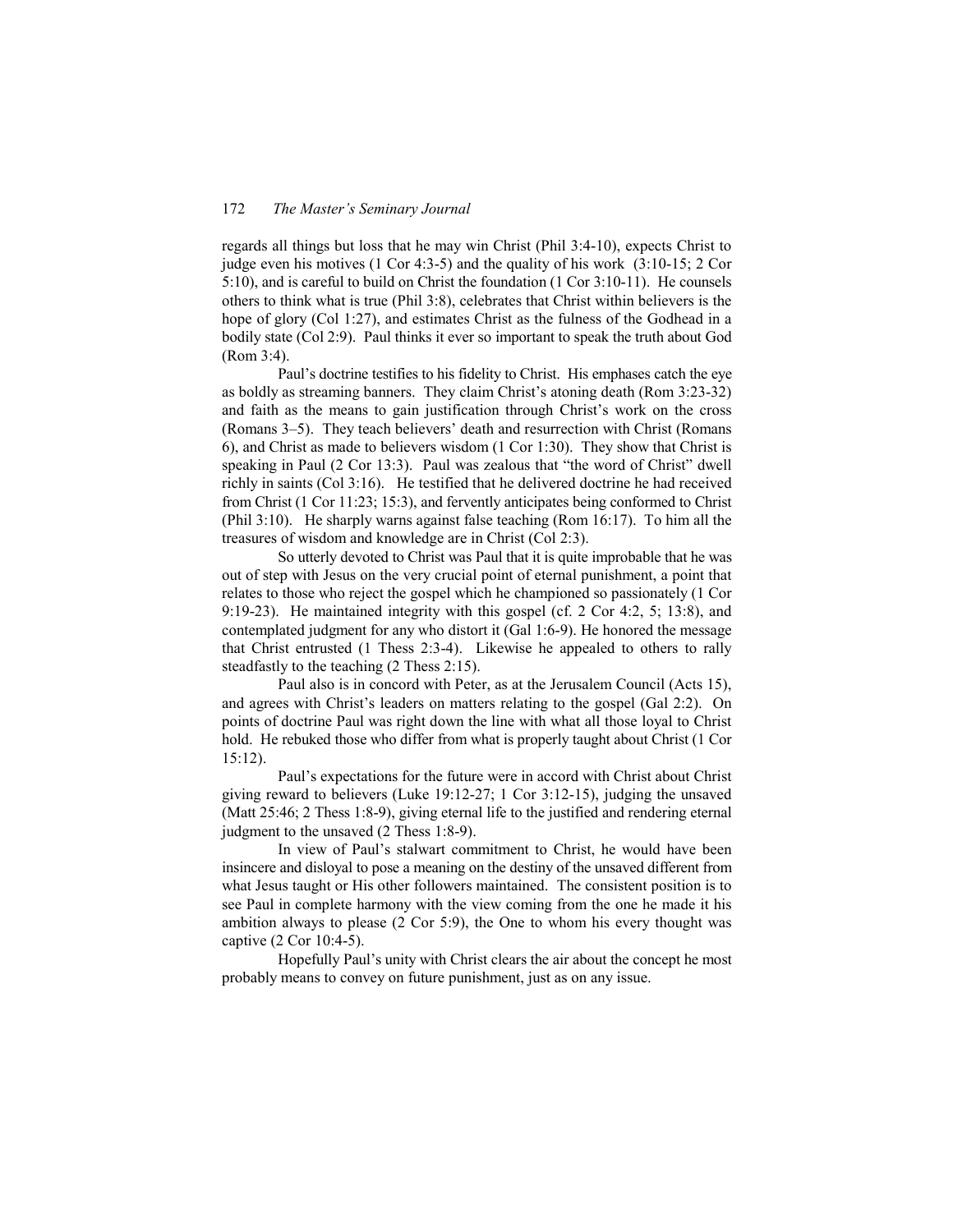### **Paul's Conciseness Is True to Scripture Detail Elsewhere**

Where Paul or any biblical writer, inspired by God, is more brief than another, this does not suggest conflict. Two writers can agree in essence on truth even if one is more definitive. If they are truthful channels relating what the God who masterminds His Word directs them to write, He helps them have their act together.

The following sections will develop Paul's expressions about eternal punishment. These integrate with other Scripture about ultimate retribution. Paul's words at a given point harmonize with others' words and his own writings elsewhere. Attention will focus on three passages where Paul says the most about eternal punishment.

#### *Romans 2:6-10*

The context of Rom 2:6-10 reasons that all in the human race are guilty of sin (cf. 3:23). They need justification through grace  $(1:17–3:20)$ . Those who fault others while guilty themselves only register a self-indictment; they themselves are ripe for God's judgment. Those who oppose God, rather than humbly seeking His merciful salvation, keep heaping up a "treasury" (θησαυρός, *thesauros*) of wrath (v. 4).<sup>6</sup> Their guilt stores up wrath, and God will hold them liable in final judgment.

Paul makes the point in Rom 2:6 that God will judge every human according to his/her works. True to Scripture, he writes what others have testified  $(Ps 62:12; Prov. 24:12)$ . Works never save, but they become an index—even an outflowing expression—of heart realities in faith or in a lack of faith. An illustration is the hands on a clock; they reflect the way the hidden mechanism is set within. This is true in respect to faith. God can indict sinners for their sin, provide for their salvation, actually save them, and after this enable them to have works that are the outworking of faith's transformation as His grace is a dynamic effectively at work within them (1 Cor 15:10). On the other hand, unbelief fosters works reflecting a sinful nature, its values and its motivations.

The OT has many examples of works of both saved and unsaved. Passages refer to the produce of the life that is, in faith and with God's blessing, good fruit (Ps 1:1-3; Mic 6:8; Zech 4:6). The just person, made and declared just by God's merciful gift (cf. Gen  $15.6$ ; Rom  $4:1-5$ ), exhibits faith s faithfulness to some degree in behavior. This is a product of God's enabling grace; it shows the reality of the salvation received as God's gift (Rom  $6:22 \text{ f.}$ ). Those who have faith in God are of a genuine circumcision that is of the heart (Deut 4:6; Jer 4:4; Rom 2:25-29). On the other hand, the person without justification from God lives only out of the vacuum of his own insufficiency. His works are the products of sin's selfish instigations, reflecting disobedience in the heart's response to God. In Psalm 1, the ungodly do

 $\frac{1}{6}$  ${}^6BAGD, 361.$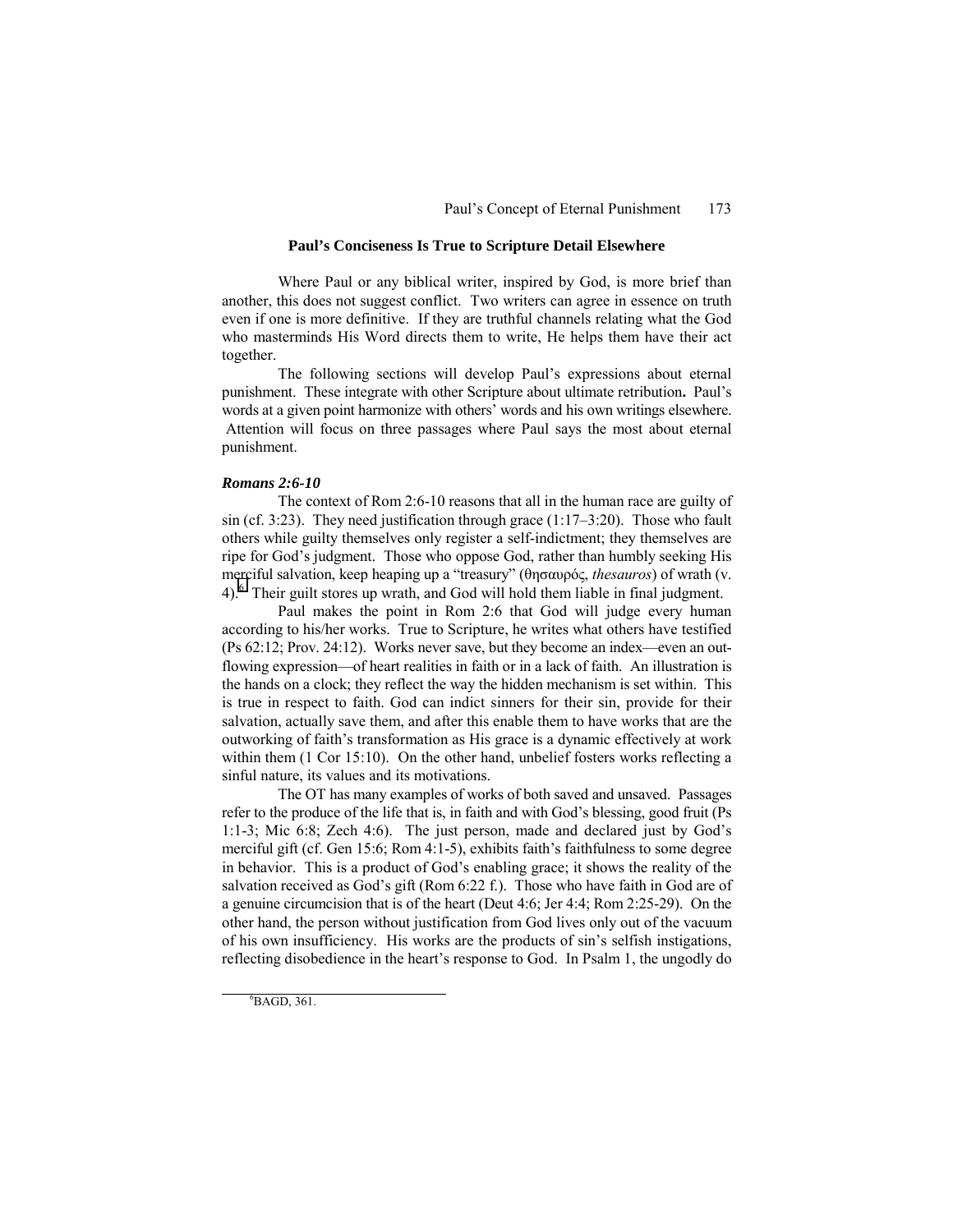not please God and gravitate to His judgment bar where they are discomfitted, unable to maintain a case for their value system and its fruits (1:4-5). Similarly, in Hab 2:4, the unjust show no confidence in God. On the contrary, they reflect a collapse that betrays human insufficiency in all the things on which they rely. Habakkuk gives an example of such people right in his context, the Babylonians whom God will use to invade Judah. The invaders work out their own selfish impulses; their motives are not to do what pleases the Lord. God will indict them at the time He chooses and deal with their guilt that the same context goes on to list  $(2:5-20)$ .

In Romans 2, Paul, as well, contrasts saved and unsaved. In the saved, grace through faith has its God-glorifying exercise in what they "seek"—Paul does not say that they "merit."<sup>7</sup> The values that they seek Paul makes clear in three examples in v. 7 and again in three at the close of the contrast in v. 10. The unsaved draw Paulís focus second, in vv. 8-9. The apostle sees them as styled by their ambition keynoted in disobedience to God and His truth. Paul says that these must, as a result of their rejecting God, meet with His punishment.

In comments describing the punishment, Paul utilizes four terms. He sets these forth in two pairs. The first pair of words spotlights God's anger in punishing (\_ργή [*org\_*] and θυµός [*thymos*]). The last pair deals with the offendersí anguish. They feel retribution that their own sin invited God to bring on them (θλ ψις [*thlipsis*] and στεvoχωρία [*stenoch\_ria*]).

The word "and" (καί [kai]) joins the two words of the first pair and also the two of the last pair. But no "and" connects the two pairs. Paul's first duet brings together *org* ("anger, wrath") and *thymos* ("fury, indignation") which depict the standpoint of God, His displeasure in zeal that carries out retribution on those who have not believed Him (cf. 1:1-17), and have not repented in response to His kindness (2:4). After these two terms depict God's punishment, Paul shifts the spotlight to the consequences, the pain or ordeal the condemned must endure.

"Wrath" (*org*) and "fury" (*thymos*) occur together in Paul only here. In examples outside Paul they combine as here. In the LXX, Ps 78[79]:49 is an example. Another instance is Nebuchadnezzar, filled with "rage (*thymos*) and fury (*org*)" at three Hebrews who defy his will, refusing to bow to his golden image (Dan 3:13). Micah 5:15 expects God to unleash vengeance in "anger ( $org$ ) and wrath *(thymos)*" on disobedient nations. As either term can be put first in the OT word order, the order also varies in the NT. Ephesians 4:31 uses *thymos* before *org \_* of angry attitudes saints should avoid; Col 3:8 employs the reverse order of

 $\frac{1}{7}$ So C. E. B. Cranfield, *A Critical and Exegetical Commentary on the Epistle to the Romans* (Edinburgh, Scotland: T. & T. Clark, 1975) 1:147. To "seek" is frequently a good attitude in Scripture, e.g. to seek God (Ps 105:4; Heb 11:6), peace (Ps 34:14), justice (Isa 1:17), righteousness (Zeph 2:3); wisdom (Prov 2:4), God's kingdom (Matt 6:33), etc. The point is in seeking what God elsewhere represents as the blessedness that His grace will bestow, i.e., glory (Rom 8:18, 21, 30; 1 Thess 2:12), honor (1 Pet 1:7), immortality (1 Cor 15:42, 50, 53 f..; 2 Tim 1:10), eternal life (Rom 5:21; 6:22-23).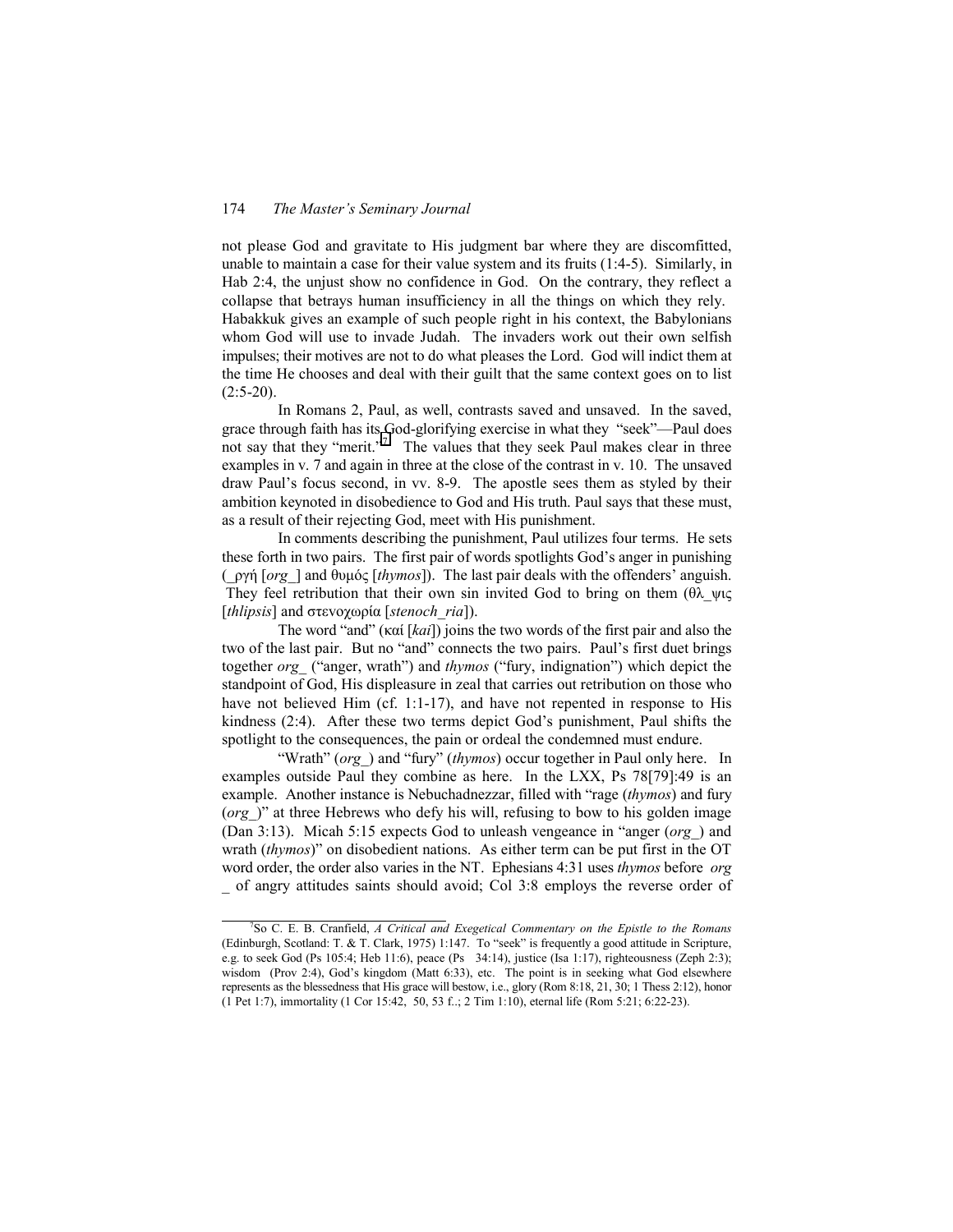attitudes; and in Rev 19:15 God judges massed armies in *thymos* and *org\_.*  Uncertainty attaches to making a clear-cut distinction in meaning between the two. Both refer to wrath, but some who comment on Romans 2 render *org* as "wrath," then *thymos* as God's intense execution of this, His "indignation." This distinction makes sense, yet falls short of unequivocal proof.

Whether or not one opts for these meanings in differentiating between the two words, one point is sure. As a pair, the words convey God's anger to confront in a showdown those who have set themselves against Him. Paul does not in Romans 2 define the duration of the wrath that finalizes God's posture toward the unsaved. As already said, Paul would reasonably fill in this detail in accord with the eternally continuing conscious punishment taught by his Lord and fellow-leaders writing NT books. Examples of the latter are John<sup>8</sup> and Jude.<sup>9</sup>

"Wrath" can occur in the present situation (Rom  $1:18-32$ ; 1 Thess  $2:16$ ) as manís sin ensnares him in its consequences and has its appropriate effect. In some passages wrath is future, as is Paul's emphasis (Rom  $2:5, 8$ ; 1 Thess  $5:9$ ). Jesus warned the unsaved of "wrath" yet to come (Matt  $3:7$ ), and later set eternal punishment in contrast to eternal life  $(25:46)$ . As the "life" goes on without end, the other destiny, punishment, would also most naturally be just as perpetual. John understood the unsaved to continue still existing in their ultimate state while New Jerusalem bliss is experienced without cessation by the redeemed. The unsaved are still present, even while excluded, "outside," in a place that is fitting for them, distinct from the city where the saved enjoy bliss without cessation (22:15). Of course, John in context specifies that other place as the "lake of fire"  $(20:15; 21:8)$ .

As Jesus did, Paul forecast a "day of wrath" when God will reckon ultimately with those who have rejected Him (Rom 2:5; cf. Col 3:6). Romans 5:8 follows up on Romans  $1-2$  with the wrath God will mete out in that time. Paul conceives of those who have faith as being saved from wrath through Christ (Rom 5:9). In Rom 2:8, the "wrath and indignation" refer to a destiny that is opposite to "eternal life" in v. 7. Of course, Paul sees retribution as "eternal" in 2 Thess 1:8-9. And in 9:22-23, "vessels [recipients] of mercy" with eternal life are put in awesome contrast to "vessels [recipients] of wrath," the latter not having eternal life.

Paul's other word pair in Rom 2:8-9 about final punishment concentrates

 $\frac{1}{8}$  ${}^8$ Cf. Craigen, "Eternal Punishment in John's Revelation"; cf. also earlier in the present article.

<sup>&</sup>lt;sup>9</sup>Cf. Jude 13: these rejecters of God's way fit various descriptions (vv. 12-13), e.g., "wandering stars," etc. For such stars (persons), the ultimate destiny is "the black darkness . . . reserved forever." Reserving a state for people assumes that the people are to be consigned there, still existing, or the need for reservation is pointless.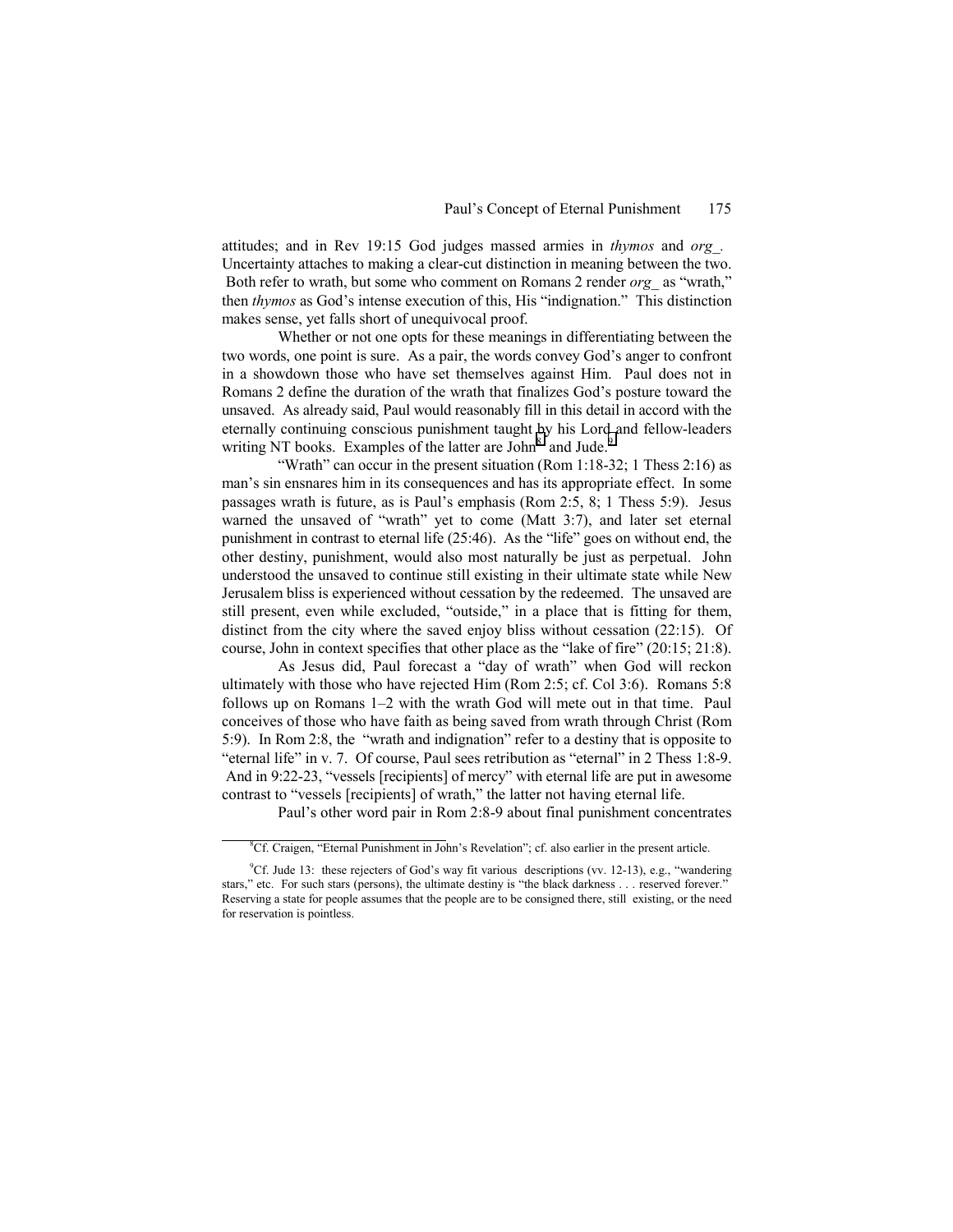on the painful ordeal of the unsaved. *Thlipsis* means "affliction" or "tribulation," sometimes that of believers' sufferings in present life trials (Rom 5:3; 8:35; 12:12). But, as in Rom 2:8, the term also can describe the woeful pressure God justly deals unbelievers in ultimate retribution (2 Thess 1:6).

The second word, *stenoch ria*, depicts the "distress" or "anguish" the unsaved undergo. Th term occurs often with *thlipsis* in the LXX here and elsewhere in the NT for believers' painful present difficulties (Rom  $8:35$ ; 2 Cor 6:4). But in its context in Rom 2:9, the ordeal is that of the *unsaved*; it is *their* ultimate situation. As with the first two terms already discussed, those who write about this second pair frequently suggest a distinction that is possible but lacks certainty. Cranfield in his Romans commentary, for example, sees here the painful distress that God's dealing of affliction brings when the punished feel it.

Whether the two terms are synonymous or distinct for pain, the afflicted feel the pain. Paul does not go on into detail to clarify the duration of the punishment. However, Paul's utter avowal of Christ's lordship places its powerful impress on what he teaches as truth *even about final destinies*. This points to his harmony with Jesus. The duration is unending, not only as pertaining to eternal *life* but just as much to eternal *punishment* (cf. "eternal destruction [ruin]," later on 2 Thess 1:9).

Among points etched clearly in Rom 2:6-10 is this. Paul expects the unsaved to bear God's *indignation*, a reality very different from *annihilation*. And in the second pair of words, Paul's concept is people's *distress*, not their *deletion*.

One is free to think differently, to imagine that he has insight to modify the meaning of what Paul says in an outright fashion or to resolve Paul's words to mean something not really as natural as what the words normally call for. But an insistent sensitivity to keep fidelity with Paul's words and a conviction that he writes the truth leads others to an unwavering concept of what God verily conveys by His servant. To Paul in Romans, the God who loves (5:8) also is resolute to uphold justice, in a balance. God is righteous  $(2:5)$ , true  $(3:4)$ , faithful  $(3:3)$ . Apart from the transforming that His grace can effect, men are unrighteous and untruthful (1:18), unthankful  $(1:21, 25)$ , perverters of His glory  $(1:23)$ , lustful  $(1:24)$ , and deniers of His rights as Creator  $(1:25)$ . They prove worthy of the penalty God thinks it just to assign them  $(1:27; 3:23)$ , profiled by a veritable "syllabus of sins"  $(1:29-31)$ . They stand self-condemned by their inconsistency (2:1), treasuring up wrath that will inevitably exact its toll on themselves  $(2.5)$ . Paul urges, "Let God be true," even though every man be found a liar  $(3:4)$ . He discerns that man is an upstart having no valid right to take issue with God's sovereign wisdom or code of ethics in doing what He does (9:20).

Paul's contrast in Rom 2:7-10 is between blessing and blight. Some persevere in doing good. They "seek" validly (never "merit"!) glory, honor, immortality. They will receive in its ultimate fulness God's gift, eternal life. Otherwise in Romans, Paul holds in forthright clarity that indeed some *do* obey the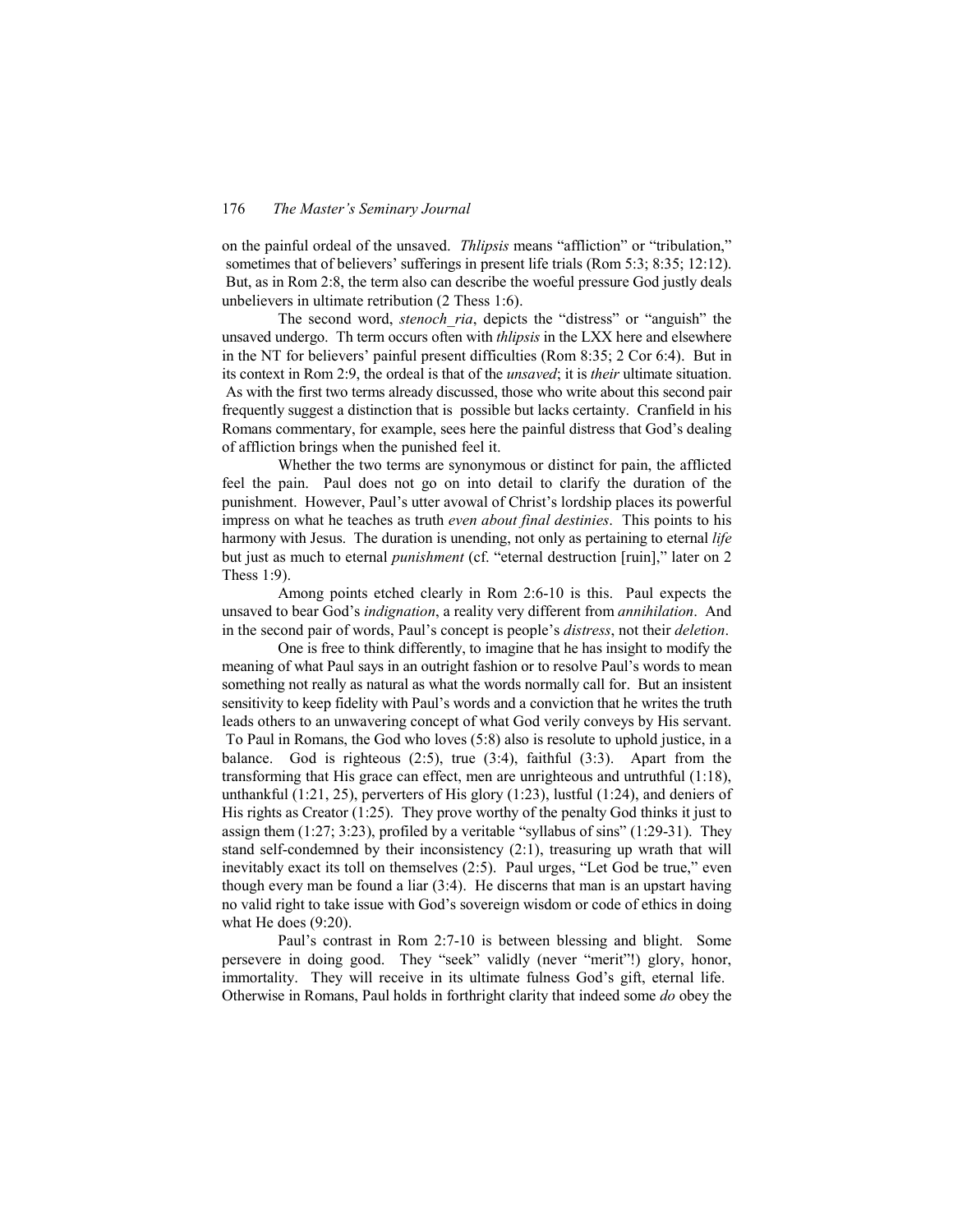Lord. They do this as the saved, moved of course by grace through faith and manifesting what is good, i.e., fruit (2:25-29; 4:19-21; 6:17, 22; 8:3, 14; 13:8-10). They obey even if imperfectly, helped by the Spirit, who gives a true circumcision of the heart  $(2:29; 8:3, 14)$ . Paul always expects the Spirit's power for pleasing God  $(15:13)$ . These who "seek" in the way of 2:7, 10 are viewed as reaching the consequence on which they set their values, realizing fulfillment of a hope that shaped the way they lived (cf. 8:25), as in Psalm 1. Their destiny has its eventual eternal daybreak in a state of "glory, honor, and peace." Paul refers to "peace" (v. 10), whereas in v. 7 his third word for what is hoped for is "immortality." This is plausibly because that immortal bliss is free of the sin principle that stirred discord with and enmity toward God (cf. 7:14-25). In it the saved will realize peace as there at last they devote themselves exclusively to God, set free forever from any taint of what causes friction with Him, people or things.

On the other hand, those who insist on clutching the bubble of selfish will must see that bubble burst due to God's moral judgment. God prevails. He has the moral perfection, the justice and its right, to judge as infinite wisdom knows best. In this case Paul's concept of the punishment that the unredeemed feel is thoroughly integrated in the will of the Lord who is his life (Phil 1:21; Col 3:1-4), his authority, his all in all.

#### *Romans 9:22-23*

The significance of Rom 9:22-23 for this study centers in Paul's figure to describe the unsaved. They are "vessels of wrath fitted for destruction." Paul portrays those whom God condemns in contrast to "vessels of mercy, which He prepared beforehand to glory.î The main issue crucial to this study attaches to the meaning of the word "destruction" in relation to the nature of future punishment.

Another exegetical issue is to identify whom Paul sees as fitting vessels for destruction. "Fitted" is from the middle/passive form of the aorist tense of καταρτίζω (*katartiz\_*). Viewed as passive, the vessels (unsaved) are prepared by God for destruction. This follows from God's being the potter who shapes people in the context (vv. 20-21). But if Paul means the middle idea, the *people* shape or fit themselves for destruction by their unbelief and lack of repentance. Reasons are plentiful for either view, but oneís view on this does not affect the main issue of this paper, what "destruction" means.

*God* fitting vessels for this destiny is cogent. (1) *God* hardened the Pharaoh (v. 18); (2) *God* is the potter who prepares a vessel, representing a person (21-23); (3) *God* being the one who prepares some for glory, it would appear that *God* prepares others not for glory, i.e., for wrath and destruction; (4) *God* in other passages prepares for destinies, in Paul (1 Thess 5:9) and in other writers (1 Pet 2:8; Rev 13:8).

One also observes factors that favor the middle voice idea, that *people* suit themselves to a destiny. (1) Paul states definitely that *God* prepares vessels for glory,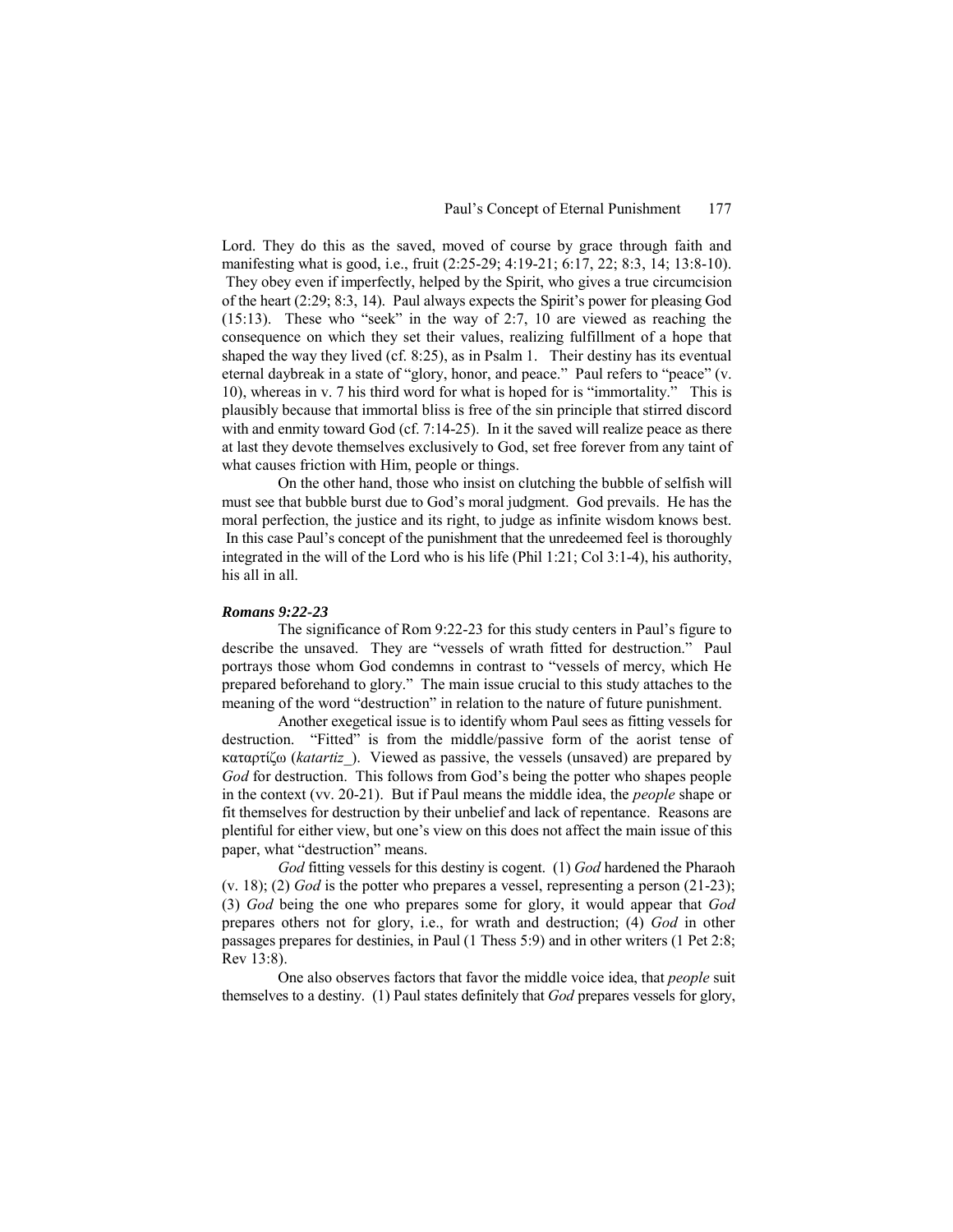yet Paul withholds this particularity from the phrase about other vessels, possibly doing this deliberately;  $(2)$  God is immediately regarded as "enduring" vessels, as if *they* were fitting themselves in a sense, disobedient to Him, and He was bearing this (cf. 2:8); (3) "Whoever" in 10:11, 13 has its place, as does the phrase in 5:17, "those who receive," showing that a legitimate *human* response has a role as to destiny. (4) Other Scripture sees *people* as responsible to believe, and condemned because *they* do not (John 3:16, 18-19; 8:24; Rom 10:3-4). (5) In a similar passage about destroying a vessel, Jeremiah shatters the vessel to bits (Jeremiah 19). That context rather heavily shows that the vessel, representing *Israel* whom God must judge, fits *itself* for destruction by refusing to believe and repent.

Reason fairly favors either view. God in His sovereign control of all fits men, and in concord with this men also fit themselves even if the final resolution of the tension lies only within God's infinite mind. The opposite also has some kind of interplay: God fits some for glory in the final, ultimate sense as taking the initiative and giving certainty. It is compatible with this that men in their response prepare themselves to enter into and have eminence within the realm of glory finally as those who remain unjustified are liable to punishment because they do not believe and turn to God (cf. Paul in Acts 20:21; 26:18-20).

But again, whichever way one resolves the above issue, the crux for the present study is the nature of punishment. What is meant in the "destruction" (\_πώλεια, *ap\_leia*)? Paul in Phil 3:19 uses the same word in writing of the ungodly who thrive on self-serving, sensual cravings. Their "end is destruction." Both the word "end" (τέλος, *telos*) and the term "destruction" (*ap leia*) are part of Paul's vocabulary to describe the final state of the unsaved.

*The "end.*" The *telos* in Philippians 3 is that of the unsaved, "enemies of the cross of Christ"  $(v. 18)$ . Their god is not the Lord, but their lust, gratifying selfindulging appetites. Not God's glory but what caters to their own shame characterizes them. Their minds fix on earthly things as the value base that inspires them and consumes their thoughts.

By sharp contrast, Paul clarifies, "our citizenship," that of believers in Christ, is not earthly but in heaven (cf. Col 3:1-4). From the throne of government in the heavenly capital of their spiritual empire, believers await a scheduled visitation by their Savior, the Lord Jesus Christ (3:20; cf. 1 Thess 4:13-18). Their future will be one of Christ transforming their bodies into glorious resurrection bodies styled after His own  $(3:21)$ . As the saved, the destiny awaiting them is God's kingdom and glory (1 Thess 2:12), consistent with other NT passages in which it is eternal in Christ's presence (1 Thess 5:18; cf. John 14:1-2; Rev  $21:1-22:5$ ). How great is the contrast between this and the outlook for the unsaved, whose "end" or *telos* is ìdestruction.î In such a contrast, the picture is not that of *cessation by extinction* but of ruin and emptiness, void of all that gives blissful meaning to the saved. Paul also would agree with the awful anguish in whatever fiery retribution entails in 2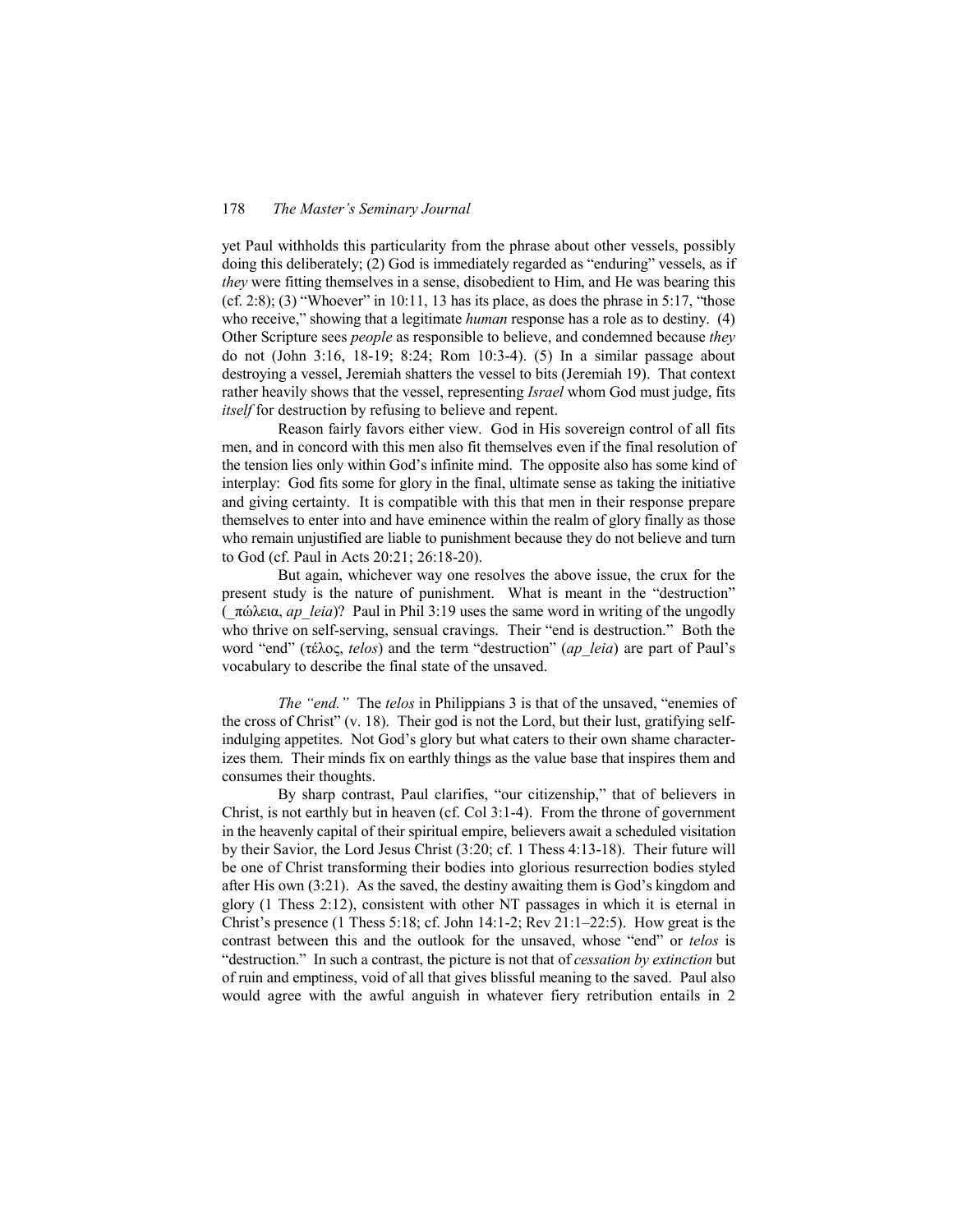Thessalonians 1.

In Rom 6:21-22, Paul conceives of the *telos* for the unjustified. He contrasts it with the *telos* God holds in prospect for the justified. This *telos* is the "end, goal, or final outcome." The goal is the fitting fruition to which a given life leads. For the unsaved, Paul sees the *telos* as "death" (6:21), defined soon afterward as the wages or pay-off that sin hands out, or to which it leads (6:23). By contrast, the justified are having (present tense) fruit of their eternal life in relation to sanctification now, and the *telos* or ultimate outcome, the final goal to which justification and sanctification reaches, "eternal life" in its fuller realization. This eternal life Paul sees as God's gift (23) as distinguished from the merited pay check that sin drafts, "death."

Setting the two in direct opposition does not suggest that the "end" or Exteed is extinction. It suggests a destiny that is the appropriate outcome, the final, irreversible state in contrast to "eternal life" that has its ongoing duration. Such a finalized outcome, yet continuing existence, though in wreckage willfully self-inflicted, is consistent with Jesus' direct contrast of eternal *punishment* with eternal *life* (Matt 25:46). It also is in concord with His figure of the ungodly persons' worm [in their estate of death] not dying, the flame that brings them grief not being snuffed out, their weeping and gnashing of teeth in suffering. The "end" is not a situation of nothingness void of any existing being that remains to suffer anguish. No passage envisions persuasively that the grief is brought to a finish and after that all is nothingness.

Paul's concept of the "end" and "destruction" is also consistent with John's words. John is clear enough that punishment is ongoing (Revelation 14, 20, 21, 22). Paul's idea further makes sense with the two destinies he sees in Romans 9, "destruction" or "glory." Those are the two that his epistles consistently distinguish. In contrast to the final condition of the unjustified, the justified will be in a sphere of glory (Rom 8:18-25; 2 Cor 4:17 f.; Col 3:4; 1 Thess 2:12; 2 Thess 1:10-12).

*The destruction*. Thomas has shown in this issue that *ap\_leian* is widely used of a state that continues on.<sup>10</sup> Besides this term, Paul has another word for <sup>"</sup>destruction," λεθρος (*olethros*). It will emerge in the section on 2 Thess 1:9. Paul defines the span of destruction there by the adjective "eternal." And in that same context Paul writes other details that reflect on an unceasing state in which the unsaved are to experience the destruction (ruin). Geisler's analogy seems apt, even though falling short of the awful fullness to picture eternal ruin. He describes eternal human destruction by automobiles that still exist but are in a wreckage area.<sup>11</sup>

In 2 Cor 11:15 Paul says that the *telos* of false teachers will be "according" to their works.î This shows that the final outcome will be in a destiny that God

 ${}^{10}$ Cf. Thomas, "Jesus' View."

<sup>&</sup>lt;sup>11</sup>Norman Geisler and Thomas Howe, *When Critics Ask* (Wheaton, Ill.: Victor, 1992) 493.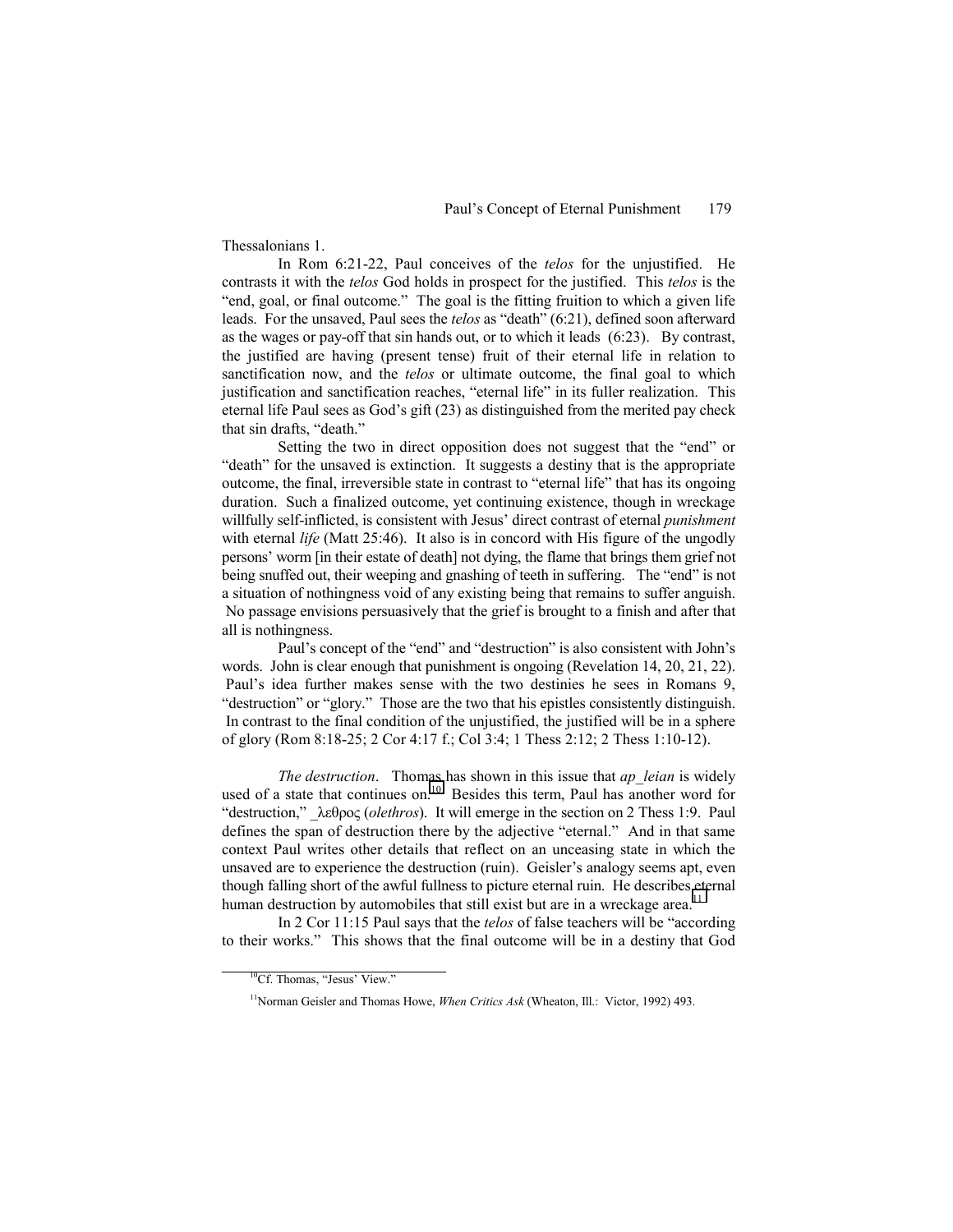deems suited to a false teacher's works. Paul would understand the works as the ungodly issue (cf. Rom 6:21) of a life void of faith (cf. Rom 10:17) and repentance (2:4; cf. Acts 20:21; 26:18-20).

Now Paul's third main passage deserves attention.

# *2 Thessalonians 1:8-9*

In 2 Thess 1:8-9 is Paul's fullest word on final punishment. In his context two things stand out in sharp contrast (1:3 ff.). The first is for *believers* who are hurt by persecutions now  $(1:3-6)$ , but God will give them eternal "rest" in their ultimate estate (1:7a, cf. vv.10-12). Then Paul's second contrast is for the *unsaved*. They now have the upper hand, afflicting believers, but ultimately God will punish the afflicting ones themselves in a great turnabout.

Paul uses this flow of thought to spell out the *nature* and *duration* of punishment. This, Paul reasons, will include three details that he mentions in this passage.

(1) The revelation of Christ (v. 7). The apostle says that the Lord Jesus shall be "revealed," using the word *ποκαλύπτω* (apokalypt, "I reveal"). The future tense looks to Christ's second advent unveiling. The statement harmonizes with many NT texts that place the process of judgment at and following the end of this present age, or Christ's second coming. This is the affirmation of Jesus (Matt 16:27) f.; 26:64; Mark 14:62), John (Rev 1:7; 14:9-11), and other NT witnesses (Jude 13). The Lord's coming "from heaven" fits with other biblical passages. Judgment issues from a *heavenly* source, with the God of heaven wielding the last, unanswerable word over those whose power runs out (Dan 2:35; Matt 26:64; Rev 14:13 ff.).

The revelation is of the *Lord* Himself, and from *heaven*. It is also "in a fiery flameî (*en puri phlogos*). Some refer the fire to the appearance of Christ and the angels when revealed. The meaning that this conveys relates to the glorious, majestic splendor shining out at Christ's coming to reign, as He was dazzling at His transfiguration (Matt 17:2). Thomas associates fire, for example, with the glory when Christ is revealed, as earlier in v.  $7<sup>12</sup>$  One recalls the glory sheen from God who judges in Ezek 1:26-28. Or it possibly connects with the example of the bright flame of literal fire attending the appearance of the angel of the LORD (a theophany, cf. Acts 7:30), miraculous as when it blazed in the burning bush (Exod 3:2).<sup>13</sup> Still others view fire in Paulís language here as related to the words that follow, i.e., the

<sup>&</sup>lt;sup>12</sup>Robert L. Thomas, "2 Thessalonians," *EBC* 11:86.

<sup>&</sup>lt;sup>13</sup>Cf. Thomas Constable, "2 Thessalonians," *Bible Knowledge Commenrary* (Wheaton, Ill.: Scripture Press, 1983) 2:715; J. E. Frame also points to the manner of the revelation from heaven, using Exod 3:2 (*A Critical and Exegetical Commentary on the Epistles of St. Paul to the Thessalonians* [Edinburgh: T. & T. Clark, 1970] 232). One should remember that Exod 3:2 and other passages describe the theophanies not only as shining but as connected with fire also. He should also note that listing references about shining where contexts do not focus on judgment is not relevant to 2 Thess 1:7-8, a context in which judgment is prominent.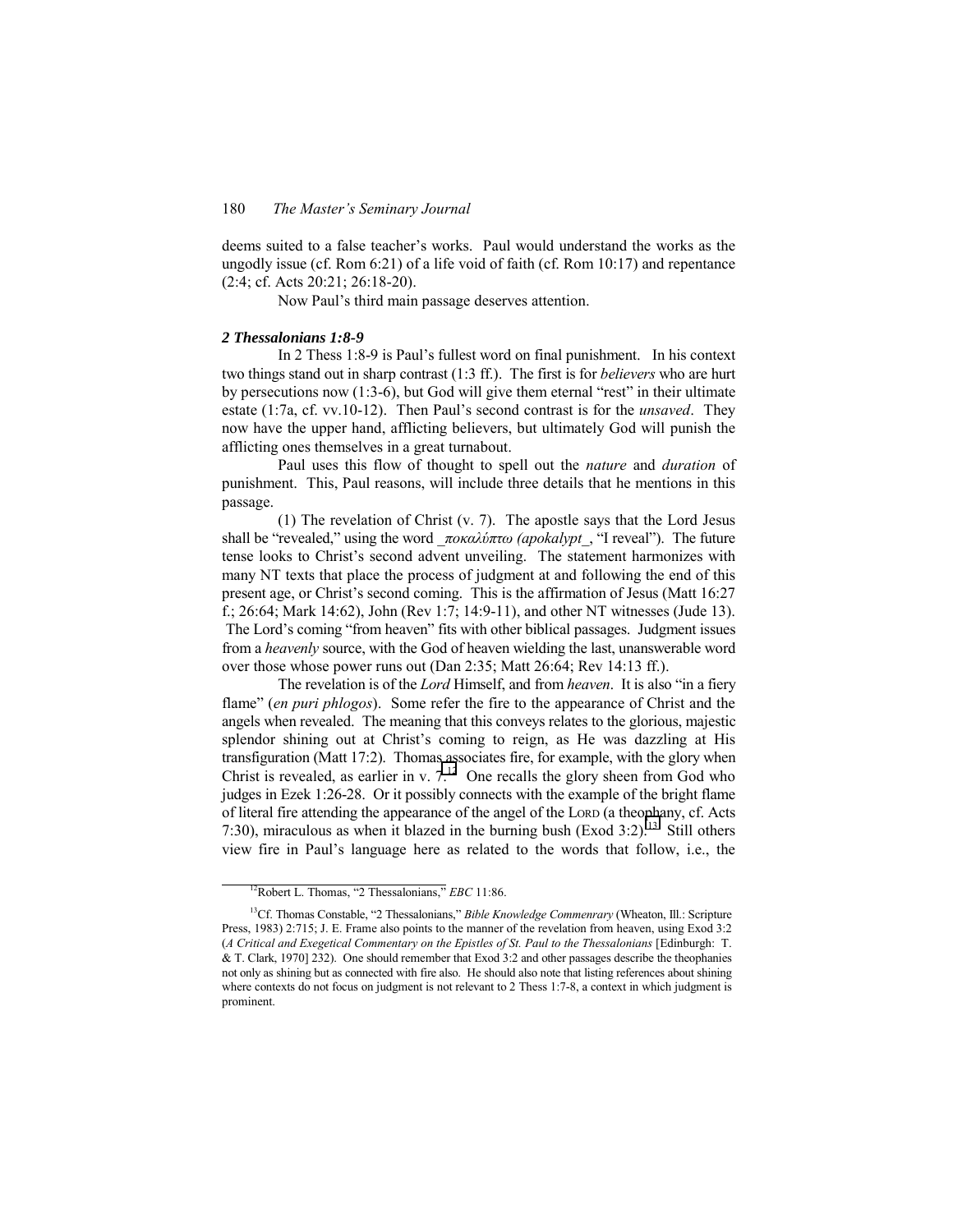irresistible and unceasing sentence of fire from Christ that will lash forth upon and envelope those He judges. $14$ 

Any of the views glorifies Christ. The last interpretation appears to have more evidence in its favor in 2 Thessalonians 1. First, Paul claims that Christ speaks in him  $(2 \text{ Cor } 13:3)$ , and it is fitting that Paul be a channel of Jesus' teaching about *judging* men with the fire of Gehenna. This can be the case whether that be taken to mean future fire of the same literal nature as that known now on earth, a fire that is literal but of a unique nature suited to judging humans eternally without incinerating them, or a figure (fire) depicting a means of real punishment bringing agony beyond what human minds now are capable of grasping (cf. Dan 7:9-10; Matt 5:22, 29; 10:28).

<sup>&</sup>lt;sup>14</sup>So Charles Wanamaker, *The Epistles to the Thessalonians* (Grand Rapids: Eerdmans, 1990) 226-27); I. H. Marshall, *First and Second Thessalonians*, New Century Bible (Grand Rapids: Eerdmans, 1983) 177; Friedrich Lang, " $\pi$  ρ," *TDNT* 6:944-45. The above sources portray fire as a means that Christ uses in judgment, unlike George Milligan, who says, "There is certainly no thought here of 'fire' as the actual instrument for the destruction of the ungodly" (*St. Paul's Epistles to the Thessalonians* [1980 reprint, Minneapolis: Klock & Klock, n.d.] 90), or Ernest Best (*A Commentary on the First and Second Epistles to the Thessalonians* [London: Adam and Charles Black, 1972] 259).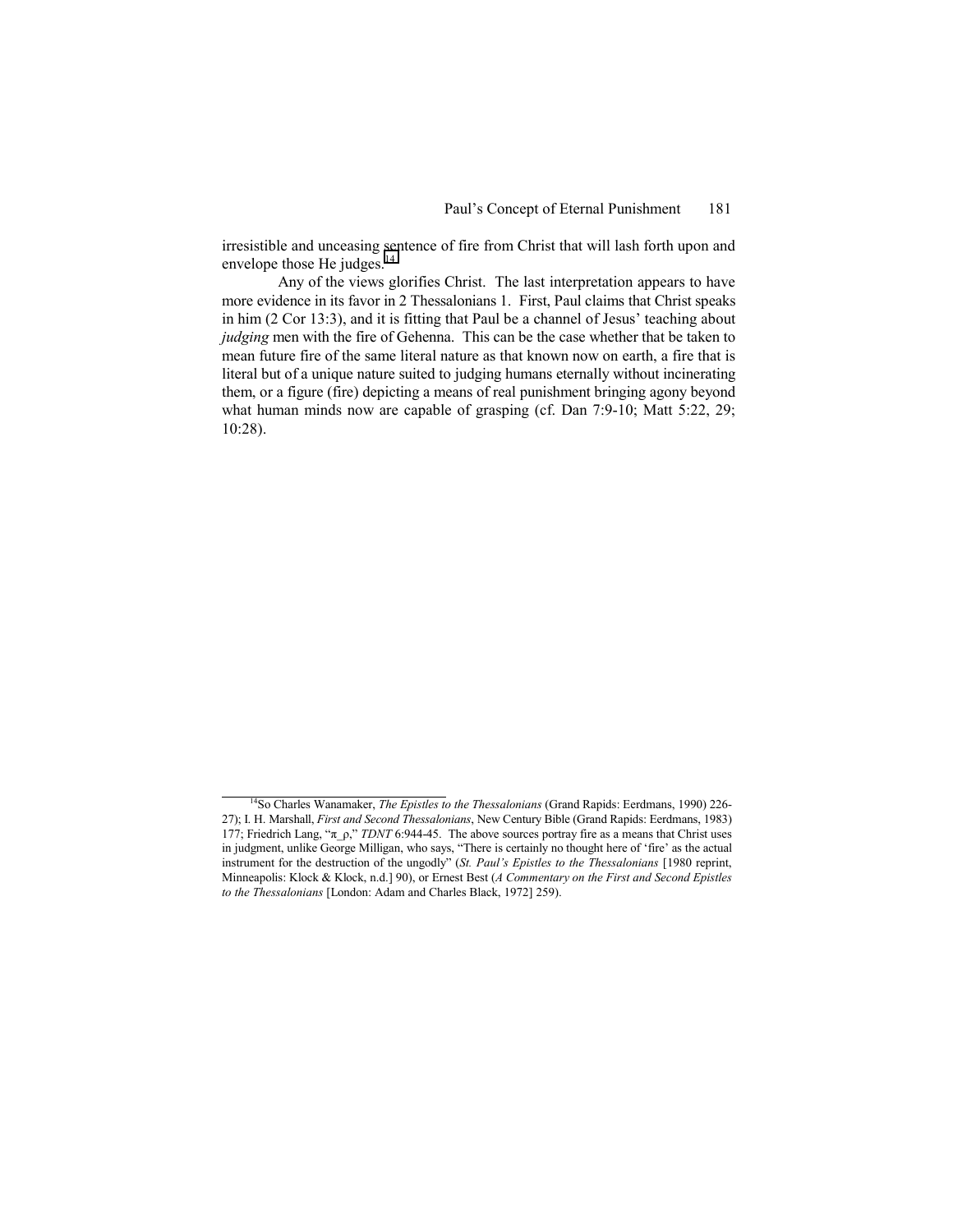Second, Paul's phrase more naturally means a fiery flame than an outshining magnificence, though fire could have a bright appearance.<sup>15</sup> Third, judgment that involves fire *coming upon the unsaved* suits Isa 66:15. Isaiah writes of the Lord coming "in fire" dealing out "flames of fire" in judgment (cf. again Dan 7:9-10; cf. also passages where the Lord coming with fire refers to His judging of sinners, Ps  $50:3$ ;  $97:3$ ). Fourth, John, tutored by the same Lord Paul knew, writes of a "lake of fire," i.e., some kind of judgmental reality that he describes as "fire" (Rev 20:15). That refers to the ultimate state into which God casts the unsaved (cf. 21:8). Paul likewise sees it as relevant in his context with "eternal destruction" (2 Thess 1:9). Fifth, at this point in Paul's context in 2 Thessalonians his focus is directed to

judgment that causes *affliction* to the unsaved, not just to the *appearance* of Christ. This does not deny that He will shine in His coming. For His glory belongs to one capable of judging sinners and sin, as many passages bear witness.<sup>16</sup> The "flame of fire" is more than a radiance; it depicts fire used as the element in the judgmental process itself.17 It is fire issuing from Christ as He slays the wicked (Isa 11:4; 2 Thess  $2:8$ ). This fire continues in a process of "eternal" punishment as in v. 9 and Rev 20:15. The context of 2 Thessalonians speaks of the implementing of retribution against the unsaved when it mentions "retribution" or "vengeance" and "eternal destruction."

Paul's thought in context directly emphasizes the punishment.

(2) The retribution by Christ (2 Thess 1:8-9). Paul writes of Christ and His angels dealing out "retribution" (κδίκησις, *ekdik sis*). The use of *ekdik sis* is appropriate to refer to future judgment. The term means "vengeance," but does not suggest a vindictive spirit in God, rather *''righteous* retribution'' in a fair view of what God discerns the unsaved deserve. In context they afflicted *God's* people, and this was striking against the *God* of these people. In 1 Thess 4:6 Paul uses a form of the word; the Lord renders "retribution," as in 2 Thess 1:8. *Ekdik sis* is "just vengeance," consistent with the "judgment" that the context shows is "righteous" in v. 5; both words come from the same word stem as does the term for God's being "just" in  $v. 6$ .

God the Father has rendered to God the Son, described as like a son of man in Dan 7:13-14, authority to measure out judgment as in the latter verses of Daniel 7. This is true also in John 5:27. Luke writes of Paul saying that Christ will judge as the man God has appointed to do this (Acts 17:31). God deals deserved judgment

<sup>&</sup>lt;sup>15</sup>It is, lit., "flame of fire," whereas NT descriptions quite different from it depict Christ's brightness when He appears or thereafter: the sign of His glory in the clouds (Matt 24:30; cf. 16:27); eyes like a flame of fire, i.e., bright and penetrating to judge thoroughly (Rev 1:14; cf. 2:23); His feet glistening as polished bronze glowing in a furnace (Rev 1:15), and Christ shining as the light that lights up the New Jerusalem (Rev 21:23). Also, none of the NT passages about Jesusí transfiguration refer to *fire* or *flame* in connection with *shining* or *glory* (cf. Matt 17:2-5; Mark 9:2-3; Luke 9:29-32; 2 Pet 1:16-17).

 $16$ In Daniel 7, the picture is books, open to depict exposing men's works, which God judges.

<sup>&</sup>lt;sup>17</sup>Cf. n. 15; cf. also n. 14, especially in Lang, " $\pi$   $\rho$ " 944-45, and BAGD, 737.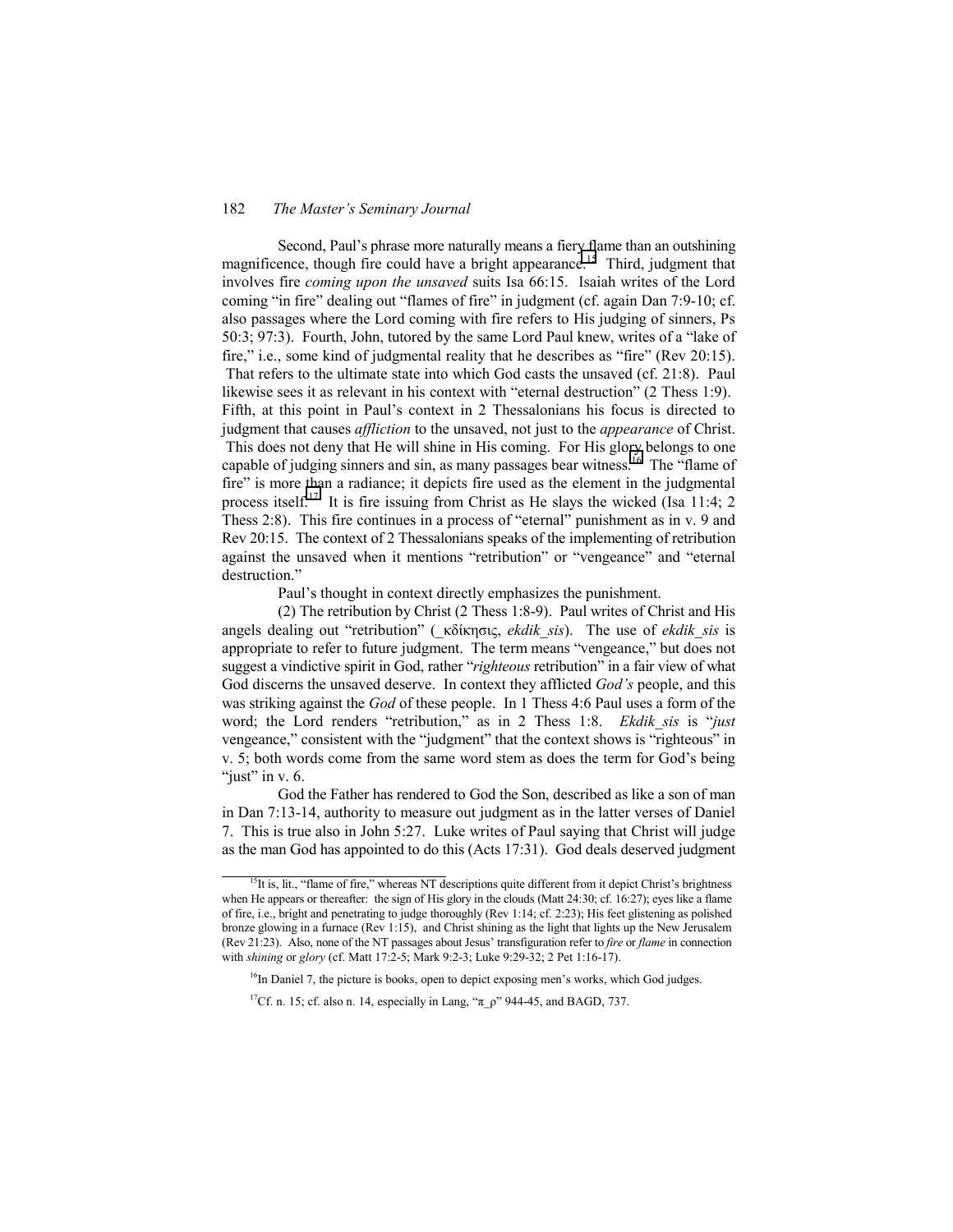(Deut 32:35; Ps 93:1; Is. 59:17 f.; Nah 1:2; Rom 12:19; 2 Cor 7:11; Heb 10:30). The same word, *ekdik sis*, occurs again of God's second advent justice, vindicating His elect (Luke 18:7). Paul in 2 Thessalonians 1 does as Jesus did, referring to God's retribution on the unsaved in relation to wrong they inflicted on His people. This does not deny other sins they also must answer for, as Thomas in this series shows (cf. 2 Thess  $2:10, 12$ ).<sup>18</sup>

<sup>&</sup>lt;sup>18</sup>Cf. Thomas, "Jesus' View."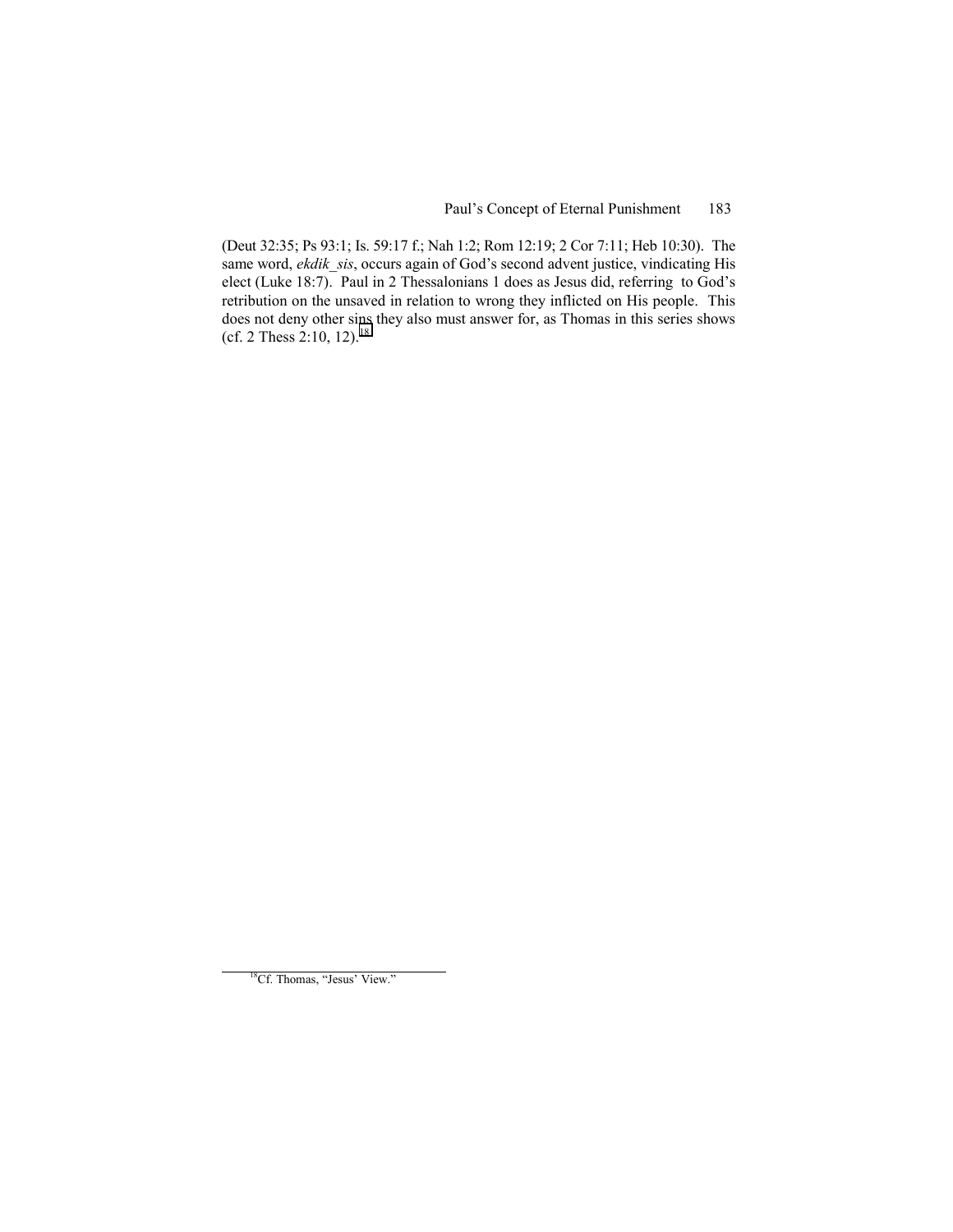Paul says that this just judgment comes "to those who do not know God and to those who do not obey the gospel of our Lord Jesus." Since he uses the phrase "to those" twice here, he may intend to mark out two groups. If so, he allows for some who do not know God—these who did not hear the gospel per se but are still without excuse before God (cf. Rom 2:12-15)—and others who did hear the gospel but did not honor it in a faith/obedience response.<sup>19</sup> Another view of the repeated "to those" has Paul's wording embrace all of the unsaved as defined in a twofold description. All do not *know* God in a saving reality and all of these also do not *obey* His gospel. That is, every one of these lacks both the *relationship* with God that the saved have and the *response* that those who do know him in genuine salvation have.<sup>20</sup>

Either view fits well with Scripture. Overall, more evidence favors relating both descriptions to all the unsaved. Paul's context has not been referring to the heathen who never heard as he does in Rom 2:12-15. Also, the focus here is on *disobedience*, rather than *not hearing*. Paul has a Hebraic background which often describes the same truth two ways in parallelism (Ps 149:7; Jer 10:25). In the very context of 2 Thessalonians 1, v. 10 uses a repeated *tois* for "saints" and "those who believed," the same group. Paul refers even to Gentiles as disobedient (Rom 11:30-32). Not only this, but unsaved Jews also do not genuinely know God (Jer 2:8; 4:22; 9:3, 6; Hos 5:4; John 8:19, 44, 55; 15:21; 16:3; 17:25; cf. 1 John 3:1).

Whether the phrases distinguish two groups that make up all the condemned

<sup>&</sup>lt;sup>19</sup>Thomas sees the unsaved in two distinct groups ( $\degree$ 2 Thessalonians<sup>3</sup> 87). The first is Gentiles who are "without God" (Eph 2:12), the phrase being an OT way of referring to Gentiles (Jer 10:25; cf. Ps 79:6[LXX, 78:6]). The second includes Jews who know God but do not believe and obey, as in Rom 10:16. Cf. Frame, *A Critical Commentary* 233, and Marshall, *Thessalonians* 177 f., for the same essential view.

<sup>20</sup>Leon Morris, *The Epistles of Paul to the Thessalonians* (Grand Rapids: Eerdmans, 1984) 121; Best, *Thessalonians* 260, who holds that repetition of the article does not imply two groups but is "to emphasize the enormity of their actionî; Wanamaker, *Thessalonians* 227-28; Roger Aus, *Comfort in Judgment: The Use of the Day of the Lord and Theophany Tradition in Second Thessalonians 1* (unpublished PhD dissertation, Yale University, New Haven, Conn., 1971) 88; John R. W. Stott, *The Gospel and the End of Time: The Message of 1 and 2 Thessalonians* (Downers Grove, Ill.: InterVarsity, 1991) 148.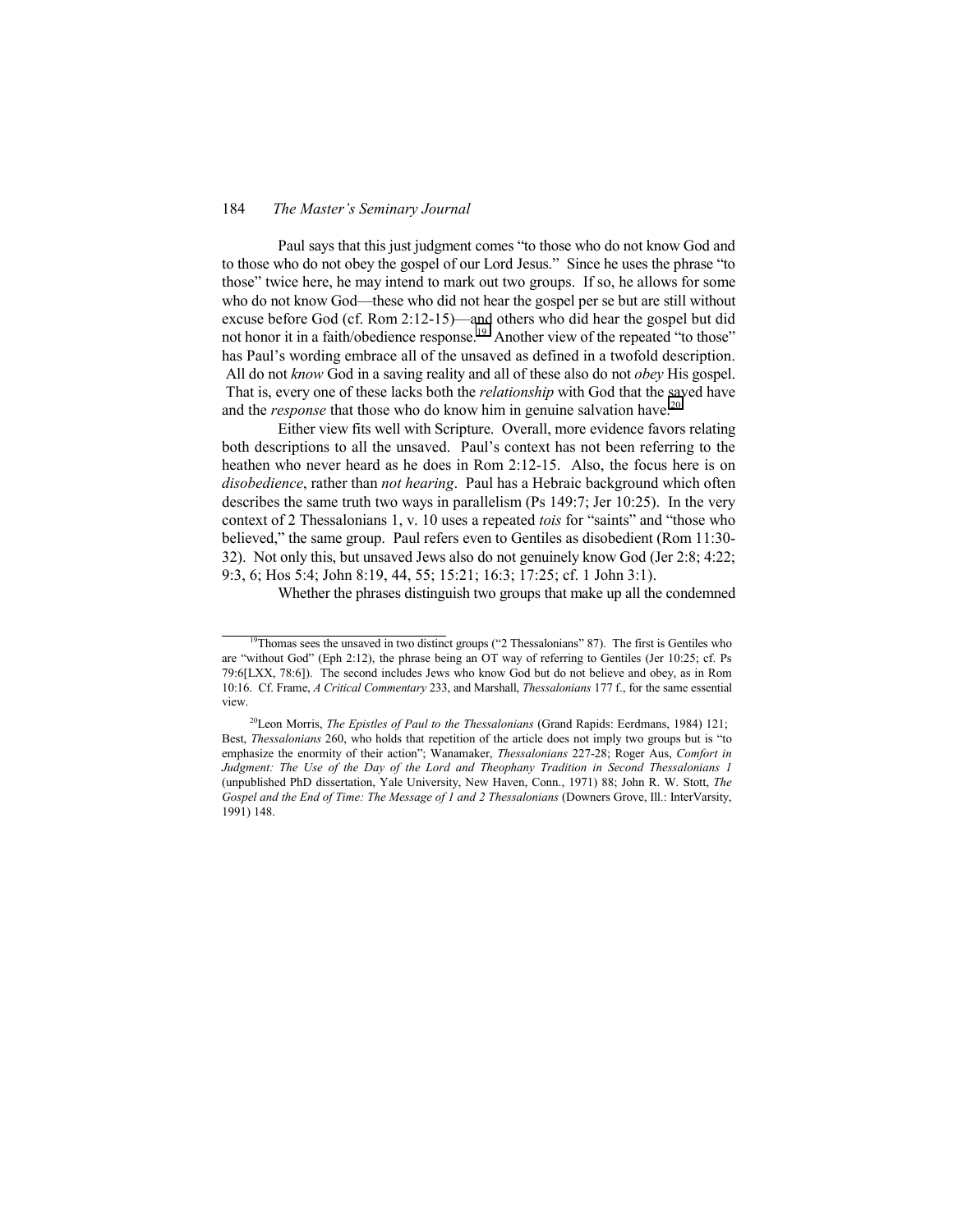or refer to all by two descriptions that profile all, Paulís essential concept on the nature of punishment remains. Paul expects punishment for all the unsaved. It is to "pay the penalty of eternal destruction," a reality that is stark and certain, like his phrase "the wages of sin is death" (Rom  $6:23$ ), i.e., the wages that sin will pay to the unsaved. All who reject God's free gift must face this eternal death as they depend on their own works and fall liable to God's righteous judgment without having Christ's righteousness to be their surety.

"Eternal destruction" is, without a definite article,  $\lambda \epsilon \theta$ ρον α ώνιον (*olethron ai\_nion*). Paul's use is the only NT instance which combines this word for "destruction" with the adjective "eternal."

*Olethros* has various usages. In secular Greek, it depicts "destruction" in corruption of physical death.<sup>21</sup> The term also can denote a loss of money, being "wiped out" or "reduced to ruin."<sup>22</sup> In the LXX the word appears in Jeremiah's In the LXX the word appears in Jeremiah's description of an army wiped out (Jeremiah 31(48):3). Then Paul uses *olethros* of destruction that overtakes those who hold out foolish hopes of peace and safety (1 Thess 5:3). In 1 Tim 6:9, temptations and lusts catapult the indulgent into ìcorruption and ruin,î using first *olethros*, then *ap\_leian*. The earlier term depicts "corruption," possibly in a shattered state of existence that is pathetic in debauchery, or else the final temporal step in corruption, physical death. In the same phrase, *ap\_ leian* portrays "ruin.<sup> $723$ </sup> The words together convey "complete destruction, $24$  or the derelict stage of wreckage while yet physically alive is followed by the more final, utter temporal ruin in physical death. Another possibility is that the ruin that comes in bodily death also thrusts one on to the utter, irrevocable eternal spiritual ruin (cf. Heb 9:27). The context suggests this as it refers to ultimate destiny (vv. 7, 12, 14, 17, 19).

In 1 Cor 5:5, Paul counsels the church at Corinth to deliver over to Satan an unrepentant church member guilty of sexual offense for "destruction (*olethron*) of the flesh." Probably this refers to bodily ruin in physical death.<sup>25</sup> Paul hopes that the discipline will provoke a remedy before death, repentance, so that the offender might turn out to be saved at the future judgment. $26$ 

23George W. Knight, *Commentary on the Pastoral Epistles* (Grand Rapids: Eerdmans, 1992) 256.

<sup>24</sup>Cf. Schneider, "λεθρον" 169; cf. also Knight, *Pastoral Epistles* 256.

<sup>25</sup>Lioselotte Mattern, *Das Verständnis des Gerichtes bei Paulus, Abhandlungen zur Theologie des Alten and Neuen Testaments*, XLVII (Zurich/Stuttgart: Zwingli Verlag, 1966) 103-8.

 $^{26}$ Cf. John A. Witmer, "Who is My Brother?", *Bibliotheca Sacra* 126 (1969):156: as in a case where the same phrase occurs ("deliver to Satan"), 1 Tim 1:20, Paul's aim is not condemnation but reclamation through repentance. The man's sinful indulgence, similar to that of the "unrighteous" who are unsaved  $(6.9 \text{ f.})$  "casts suspicion on the reality of his profession of faith (1 Cor 5:11)." Whatever his state, repentance can assure his winding up saved in the ultimate situation.

<sup>&</sup>lt;sup>21</sup>J. S. Schneider, "λεθρος," *TDNT*, 5:168.

 $^{22}$ Cf. ibid., "loss of money"; for military destruction, cf. several references in Wanamaker, *Epistles to the Thessalonians* 228.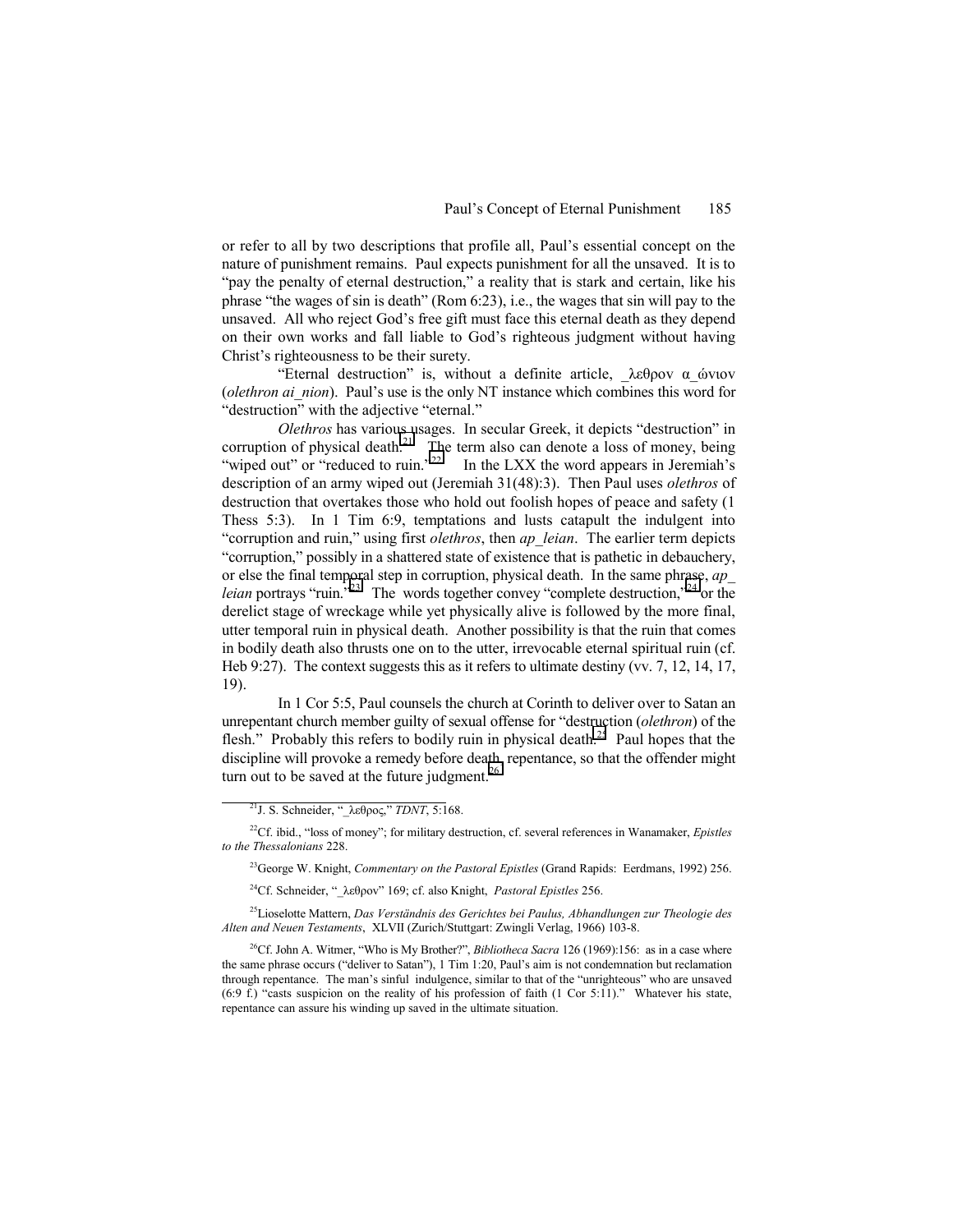In 1 Corinthians 5, ruin exacting its toll on a person who still exists is in view. Distinct from this, *olethros* in 2 Thessalonians 1 as "eternal destruction" is the ultimate kind of ruin. Destruction in 1 Cor 5:5 leaves an offender still existing (even when physical death occurs), but he must face a later verdict, after pysical death, in "the day of Jesus Christ." Likewise God can carry through with the destruction in 2 Thessalonians 1 though those upon whom He is executing it are continuing to exist while suffering it.

*Ai\_nios* is, of course, related to the noun α ών (*ai\_n*), "age, generation, space of time in the past or future." The word's usage in a given contextual connection (secular Greek or NT) suggests the meaning span that is most pertinent in each case. In the NT the word family often means eternity absolutely, what will not end (Luke 1:55; John 6:51; 12:34; Heb 7:17; 1 John 2:17). Used of God, the word bears this absolute sense. He is "the eternal God"  $(LXX, Gen\ 21:33; Isa\ 26:4; I.1)$ 40:28; Rom 16:26), and other NT writers employ it of Christ as absolutely eternal (Heb 1:10 [from Ps 101:26]; 13:8; Rev 1:17; 2:8). The adjective *ai\_nios* is linked not only with God (Rom 16:26), but also with "eternal comfort" in the same context of 2 Thessalonians  $(2.16)$ . It occurs for God's "eternal purpose" (Eph 3:11) and a believer's glorified body as an "eternal house in the heavens" (2 Cor 5:1).

In other descriptions the word also refers to what will never end: "the eternal covenant" (Heb 13:20), "eternal salvation" (5:9), "eternal redemption" (9:12), and "eternal inheritance"  $(9:15)$ . The term speaks of eternal realities such as "judgment" (6:2), God's eternal power and Godhood (Rom 1:20), eternal "fire" (Matt 18:8; 25:41), "punishment" (25:46), "dominion" (1 Tim 6:16), "glory" (2 Tim 2:10; 1 Pet  $5:10$ ), unpardonable "sin" (Mark  $3:29$ ), "bonds" that hold wicked angels in their sinful condition (Jude 6), and the "gospel" that will never cease to have relevance (Rev 14:6).

Every reality here denotes what continues, never ceasing. Such a duration is distinct from something blotted out, gone, put in the past forever. That gives additional confidence about Paul's natural meaning as unending punishment when he writes of "eternal destruction [ruin]" in 2 Thess 1:9. The destruction is a reality in which the unsaved are in a ruin that continues to be their state while they go on enduring the "affliction" that God repays them in 2 Thess 1:6.

Paul's says more about the nature of punishment.

(3) The exclusion from the presence of Christ (2 Thess 1:9). Paul depicts that the punishment is "away from  $[\pi \phi, ap \phi]$  the presence [face] of the Lord and away from [second *apo*] the glory of His power." If the apostle's idea is annihilation, he does not use any clear term to specify a blotting from existence. Rather, his double *apo* places a marked emphasis on exemption from being in the Lord's presence. This is not absolute, for God is everywhere present, having awareness and ability to operate there. The exclusion is rather in the sense of any possibility for acceptance, bliss, or fellowship. The picture describes rejection, being shut out (cf. Luke 13:30, the door shut), not rubbed out of existence; it is exclusion, not extinction.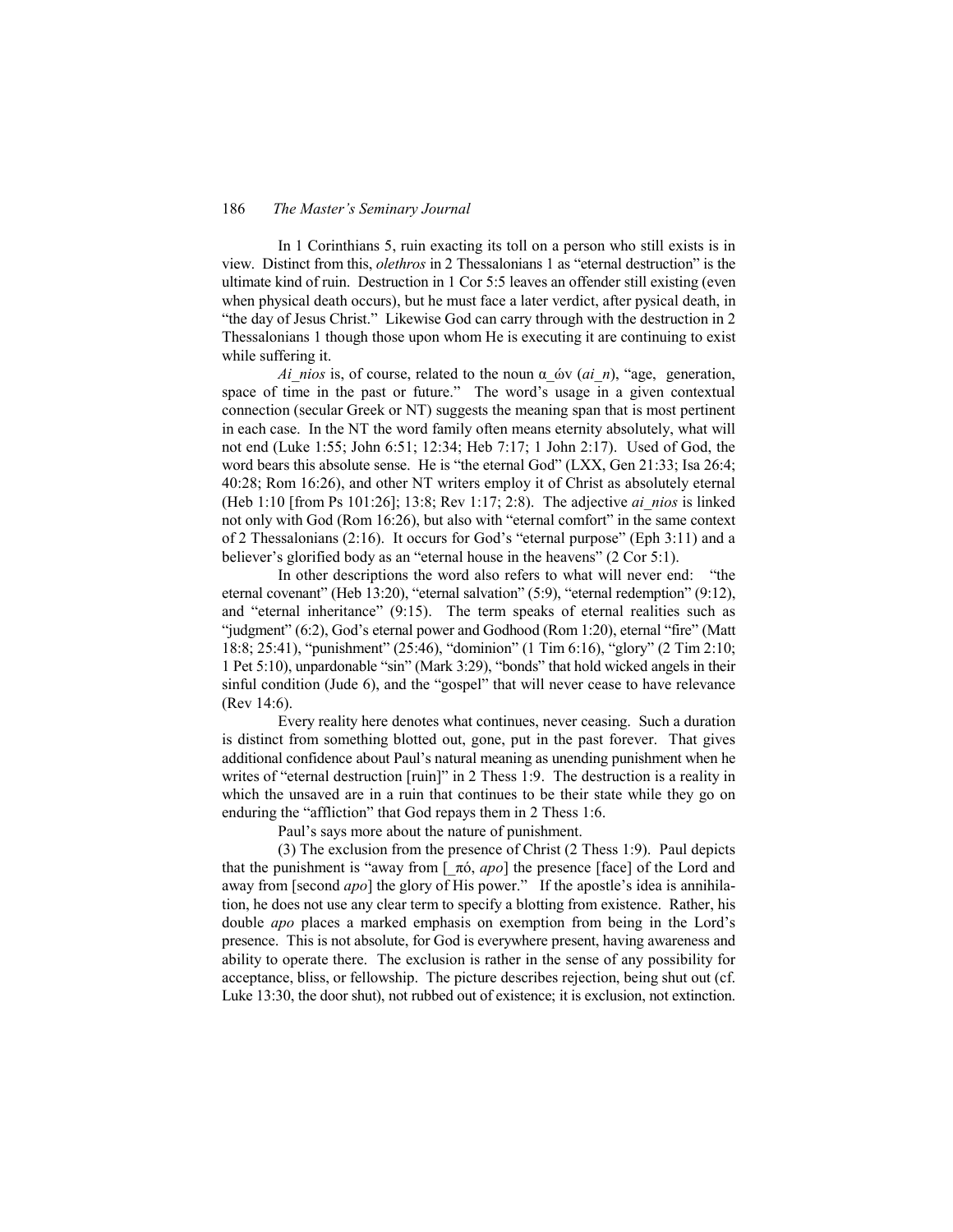It refers to banning and barrenness (privation), not blotting out. It is more than even this as it involves, actively, the indescribable anguish (cf. Rom 2:9) of the fire so many passages use to depict suffering pain.

In the banishment is utter ruin, the final step in having failed to seize the opportunity to know the God whom to know is "glory, honor, immortality, eternal life" (Rom 2:7). Paul sees the saved eternally "with Christ" (Phil 1:23; Col 3:4; 1) Thess 4:17), but the unsaved separated to exist without  $\text{Him}^{27}$  Plummer's preference for *olethron* meaning "ruin," not destruction into nothingness, is sensitive to the evidence.<sup>28</sup>

Paul is explicit about realities from which the banishment excludes the unsaved. These the saved enjoy: relief that soothes (7a), glorifying Christ (10), and marveling at what is wonderfully exhilarating (10).

#### **Other Considerations**

Two other factors in Paul's letters agree with the above evidence that punishment is conscious and continuous.

*Assertions of not inheriting the kingdom*. In accord with Jesus, Paul viewed God's kingdom as a leading designation for the realm of blessedness. Jesus saw the benefit of the saved as one of being forever in the kingdom in the final, unending sense (Matt 19:16 ff.; Luke 19:12-27). Paul conceived of the privilege the unsaved miss under the phrase "shall not inherit the kingdom" (1 Cor 6:9-10; Gal 5:21; cf. Eph  $5:5$ ). He said, as well, that flesh and blood—man in his natural, mortal estate only—shall not inherit the kingdom, i.e., live in a glorified estate (1 Cor 15:50).

<sup>&</sup>lt;sup>27</sup>Herman Sasse, "α ών," *TDNT*, 1:197.

<sup>&</sup>lt;sup>28</sup> Alfred Plummer, *A Commentary on St. Paul's Second Epistle to the Thessalonians* (London: Paternoster Row, 1918) 25. He adds: "Disastrous loss seems to be implied rather than the extinction of existence."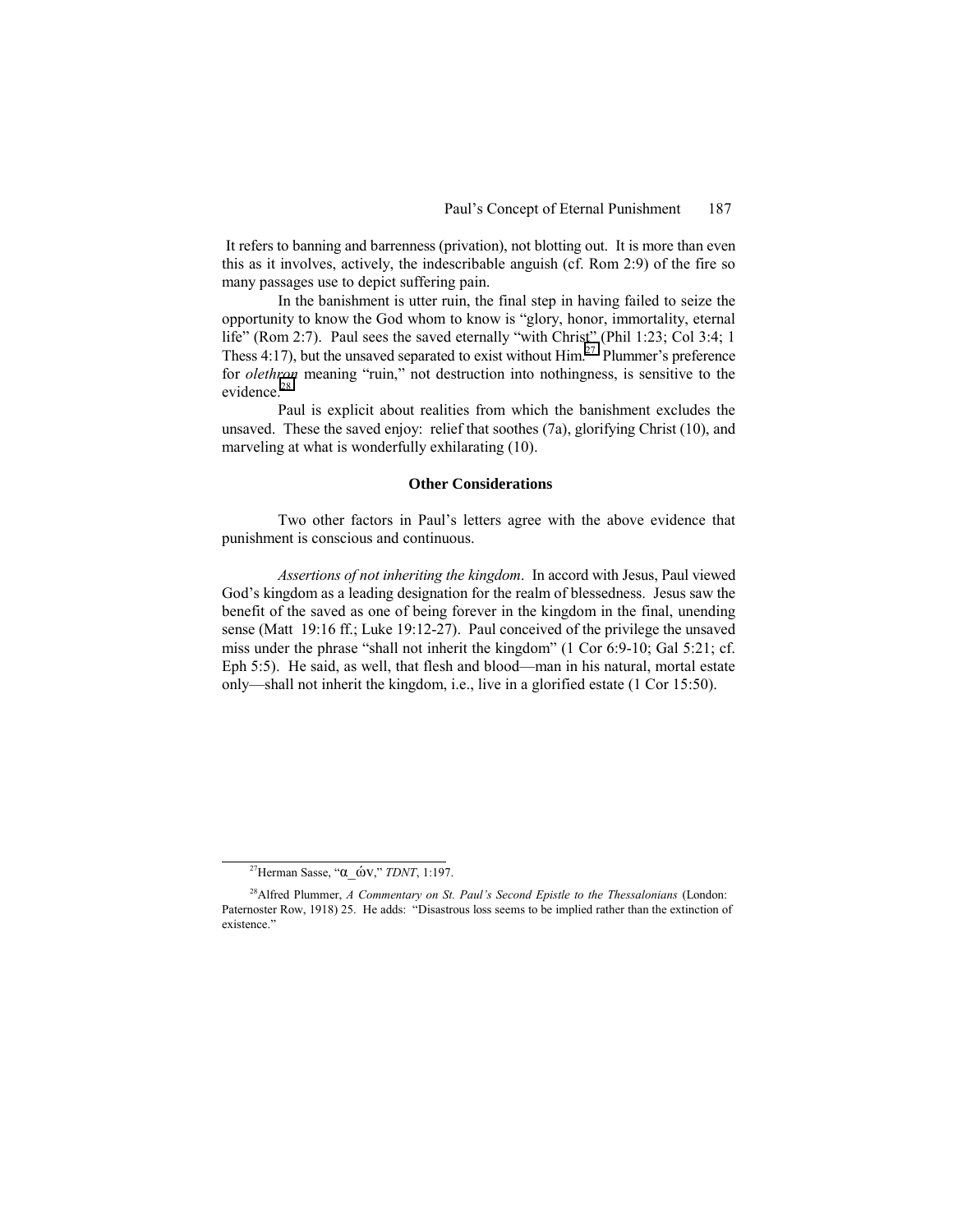The penalty for the unsaved is being *barred* from entrance into the blessing, not *blotted* out of existence. They will continue to have their being though shut out from welfare with God and with His people, rejected from the blessing that the saved share and the sphere in which they enjoy it. Paul's phrasing is very naturally in harmony with Jesus' descriptions of those God rejects. Access is denied them to the state of blessedness, being pictured by a door that shuts them out (Matt 8:11-12; Luke 13:23-30). It is consistent in Matt 25:30 that a so-called but bogus servant, not genuinely saved,<sup>29</sup> cannot enter as others do into the sphere of gladness and festivity (vv. 21, 23). He, by contrast, is cast into "outer darkness." $30$  There, rather, he undergoes distress in weeping and gnashing of teeth  $(25:30)^{31}$ 

 $29$ That Matt 25:30 refers to an unsaved person is probable because: (1) this fits best with Jesus' pattern in contrasts between people in Matthew 24–25 (cf. 24:40-41 and 24:45-51 where the wicked "servant" is cut in pieces  $[v. 51]$  and placed with the hypocrites and with "unbelievers"  $[Luke 12:46]$ ); (2) "cast" to some other place normally refers to the rejected (Matt 8:12; 13:42, 50; Luke 13:28).

 $30$ So it appears to be in other passages (Matt 8:12; 22:13). Scripture nowhere supports a "zone" of ìdarknessî for the saved, whether in passages referring to a future millennium or to the eternal state. However, the unsaved are banished into darkness (Jude 13).

<sup>&</sup>lt;sup>31</sup>The reasonableness of weeping relating to anguish of the unsaved fits from Ps 112:10.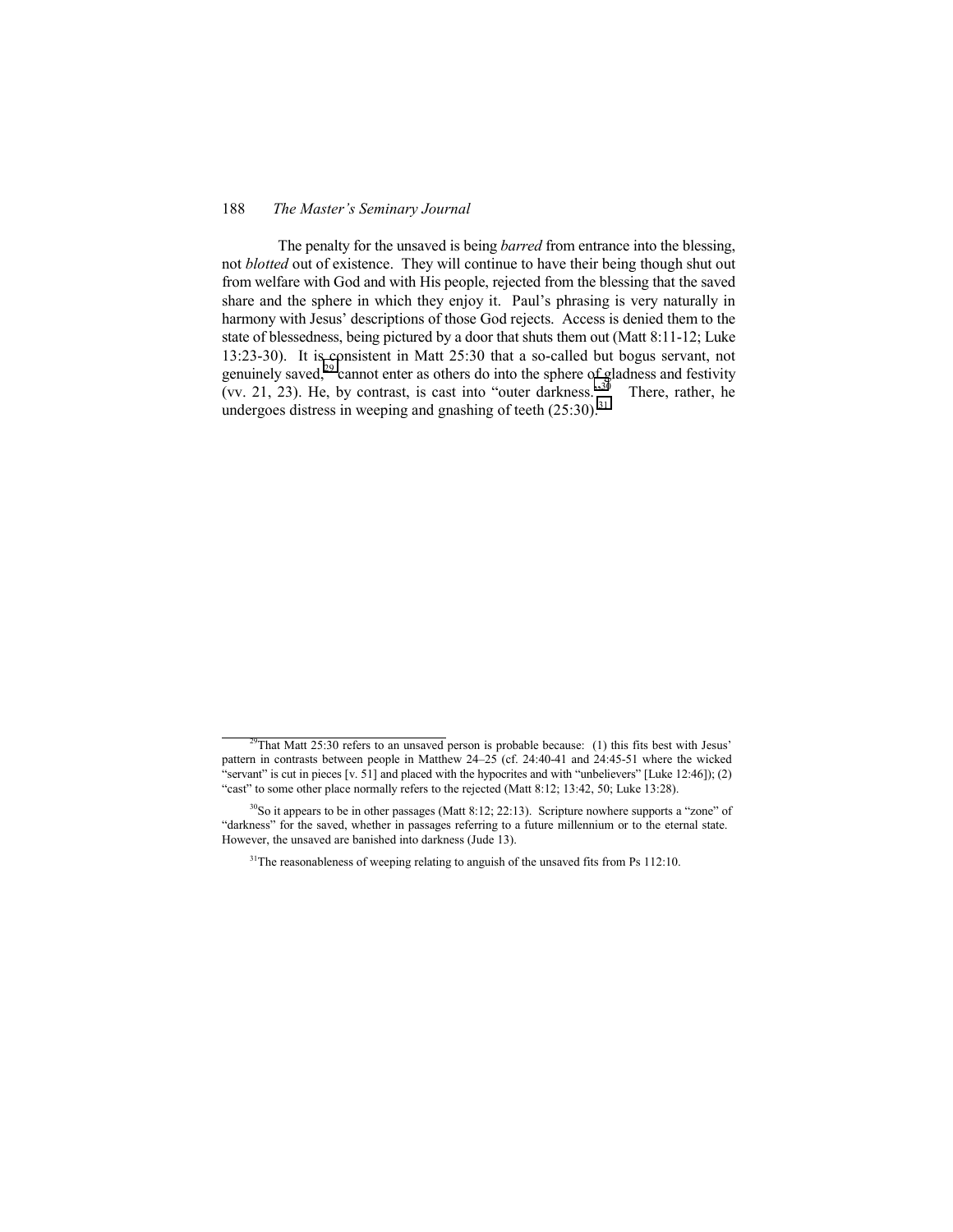Paul's concept also harmonizes with the apostle John's descriptions, which contrast the estate in which the unsaved exist<sup>32</sup> with that which the redeemed enjoy.<sup>33</sup>

 The saved enjoy various aspects of blessing in the New Jerusalem (Rev 21:3-7; 22:1- 5). On the other hand, the unsaved are not only excluded *from* such blessing, they are rather *in* the "lake of fire"  $(21.8)$ .<sup>34</sup> Revelation 22:15, where the immediate context depicts the blessedness of the redeemed, pointedly says that the unsaved are "outside" the eternal city in which the only human heirs are Christ and all the saved  $(21:7).$ <sup>35</sup> As with Paul's idea of the rejected being barred from inheritance privileges, so John draws a definite distinction between these *in* the "lake of fire" (21:8) and people *in* the New Jerusalem who are sons, overcomers, heirs  $(21:7)$ .<sup>36</sup> The text represents the unsaved not as *obliterated*, but *outside*—still existing but at a distance—in another place suitable to them.<sup>37</sup> Paul and John alike introduce no question about their *being*. The focus is on their having existence and God excluding them from the destiny of the saved. The statement does not indicate that they are extinguished.

Paul also agrees with Jesus and John in another detail. The unsaved are consigned (cf. "cast," Rev 20:15; "away from," 2 Thess 1:9) to their own separate destiny because they did not believe unto life (John 3:36 and Rev 20:12-15; Rom 6:23). In addition, they are there as a consistent order of things reflected in their not having the dynamic of God's life producing fruit true to His character. In Paul, the lack of a relationship with God shows in produce of a sinful kind (Rom 6:21; 1 Cor 6:9-10; Gal 5:19-21). In John the same reality is essentially the case (1 John 2:15- 17). The unsaved are marked by characteristics that are sinful (Rev 9:20; 21:8, 27; 22:15). God judges those destined for punishment as unfit to share in His blessedness due to their names not being in "the book of [eternal] life" by grace through faith in receiving a gift (cf. "without cost,"  $21:6$ ;  $22:17$ ). It is also true that their works in God's divine record "books" manifest that they have not flowed from a true relationship with Him (Rev 20:12-13; cf. 22:15). Paul concurs that having the life that is a gift has a fruit of its own nature (Rom 6:22), the fruit that grace

<sup>34</sup>Locality is in view, with no inferences of being taken out of existence.

35Cf. also Rev 21:27; 22:14, 19.

<sup>36</sup>Note the Greek δέ that introduces 21:8, marking those of the "lake of fire" off from those who in 21:7 are overcomers, heirs, sons of God in the New Jerusalem. For evidence that the terms in 21:7 describe all the saved, see Daniel K. K. Wong, "The Johannine Concept of the Overcomer" (Ph.D. dissertation, Dallas Theological Seminary, Dallas, Tex., 1995) 118-300.

 $37$ In Revelation 21, vv. 1-2 refer to the place the saved inhabit, v. 3 to God's presence with the saved and their relation as His possession (cf. Eph 1:14; 4:30), v. 4 to the privileges in the blessed estate, v. 5 to the prospect of God's making all things new, v. 6a to the profile of God who pledges the blessing, v.6b to the grace that assures a place there, v. 7 to the kind of person who inhabits blessedness, then v. 8 to the kind of people who do not populate bliss but are in the lake of fire.

 $32^3$ Cf. Rev 14:9-11; "second death" in 20:14-15 and 21:8; 22:15.

 $33^3$ Cf. Rev 14:12-13; "life" in 20:11-14; 21:1-7; 22:1-5, 14.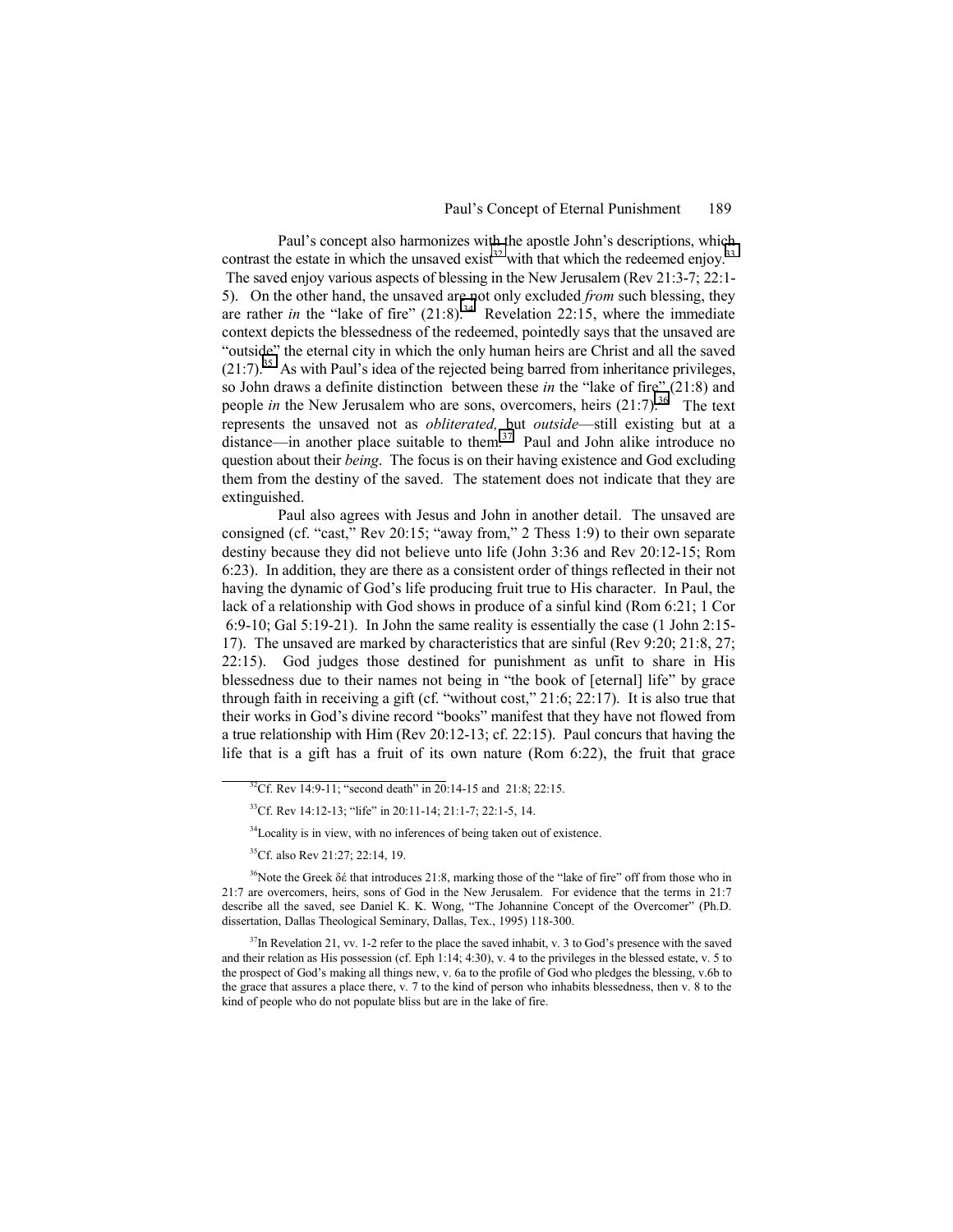promotes, fruit of the Spirit (Gal 5:22 f.).

*Absence of language for annihilation*. Like Jesus and other NT writers, Paul never uses words for God's retribution that mean extinction. If they thought that the unsaved would be blotted out, they bypassed NT words that could have made that pointedly clear.

(1) The word *ξαλείφω (exaleiph*) means "to smear out, to blot out, to obliterate, to expunge.<sup> $38^\circ$ </sup> Several times it distinctly indicates a blotting out. Paul himself uses it of God canceling or blotting out the certificate of death against those who receive Christ  $(Col 2:14)$ . Luke writes of Peter's and John's appeal to fellow Jews to repent that their sins might be "wiped away" (Acts  $3:19$ ). John uses the word three times of Christ's promise not to "blot out" names of overcomers from His book of the saved (Rev 3:5) and of God's wiping away every tear from the saved  $(7:17;$ 21:4). In Revelation 7, John emphasizes that certain things are no longer present with the saved in heaven—hunger, thirst, the sun's burning heat, and any hurt from heat. In Revelation 21, the prospect that tears no longer even exist in the blessed realm accompany other things—death, mourning, crying, and pain—that are not there.<sup>39</sup>

Had Paul or any NT writer looked for an apt way to say that punishment of the unsaved comes to the point of their ceasing to exist, this word could express that. But no NT author uses the term to make that point.

(2) Another word is σβέννυμι (*sbennumi*, "quench").<sup>40</sup> It occurs for quenching fire, as in Jesusí words drawn from Isa 42:3 about the Messiah not extinguishing the feeble who look to Him. Jesus conveys this in the picture of snuffing a wick's flame, flickering dimly in a lamp (Matt  $12:20$ ). The same word surfaces in Jesus' parable of ten virgins. He pictures the lamps of the foolish in the process of "going out" as the women are frantic to coax light to join the coming bridegroom (Matt  $25:8$ ). Mark  $9:48$  has the same word for the doomed; the "fire" punishing them will *not* be "quenched."

The adjective form of the word σβεστος (*asbestos*, "not quenched") represents the "fire" of punishment not being extinguished (Mark 9:43),<sup>41</sup> when God  $burns<sup>42</sup>$  up the unsaved. John the Baptist portrays the people doomed to the

 $^{41}$ BAGD, 114.

38BAGD, 272.

 $39$ These continue to exist in the "lake of fire," i.e., remain for the unsaved in their state of punishment. In the New Jerusalem the conditions of woe have no part.

 $^{40}$ BAGD, 752.

 $42$ Κατακαύω means "burn up." It does not imply that the unsaved are incinerated out of existence as people. The punished still exist in Rev 22:15, and the description of the smoke relating to their punishment still continuing and their having no rest continuously (Revelation 14) shows the same. Also, the natural idea of "eternal" for what continues to exist suggests their ongoing consciousness. The descriptions of them point to their *separation* from the saved, not their *extermination*. The fire is described as unquenchable (Mark 9:43), also as eternal (Matt 8:18; 25:41). That fits with Paul's phrase "eternal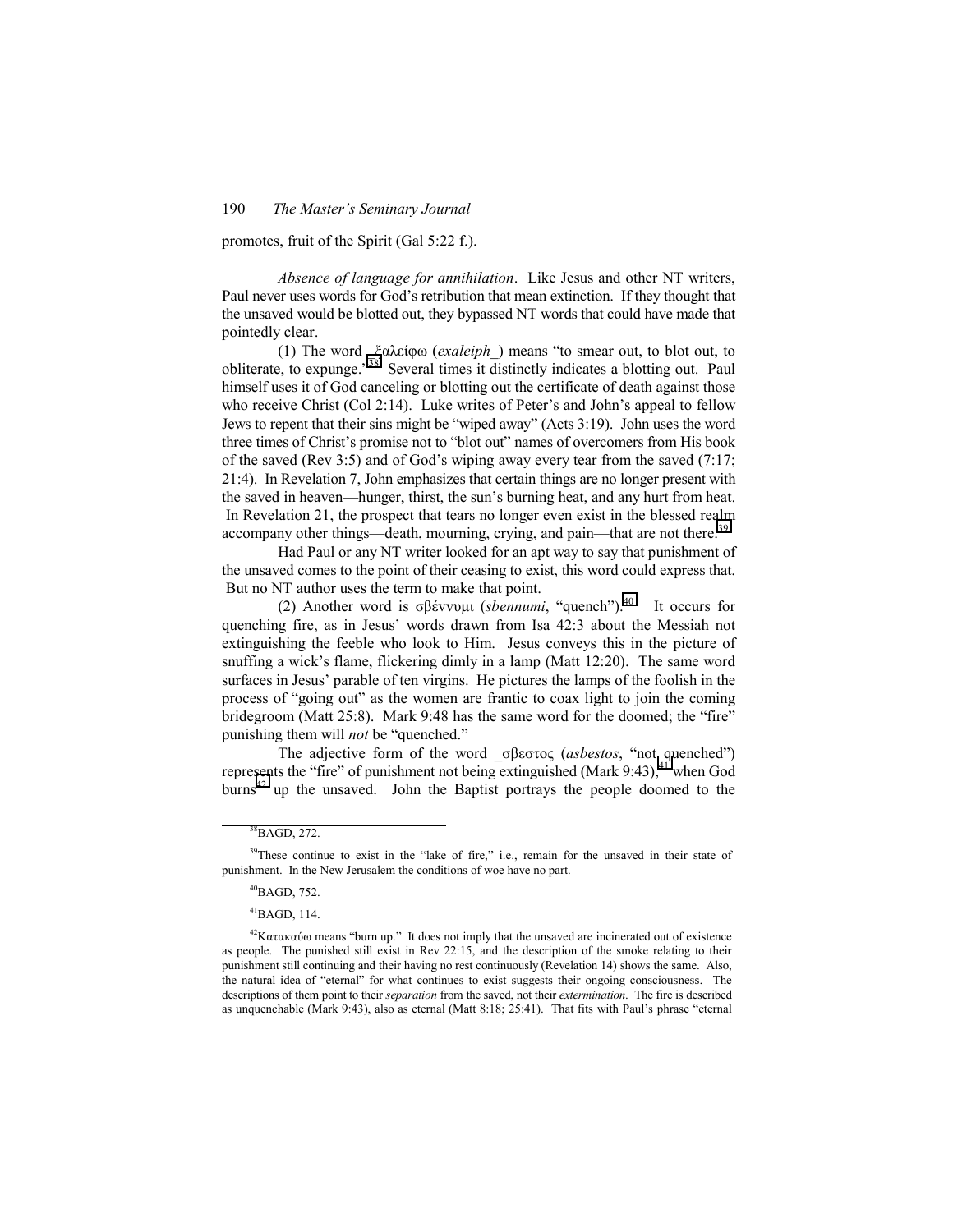unquenchable fire as chaff (Matt 3:12; Luke 3:17).

Ephesians 6:16 employs the term *sbennumi* for believers' "shield of faith" that quenches (putting out) the fire of enemies' darts. And Paul urges believers not to "quench" the Spirit, i.e., not douse His work as believers minister to edify believers (1 Thess 5:19). Paul and others in the NT never enlist the word to say that the *unsaved* when punished are snuffed out, or that God causes *punishment* itself to cease.

(3) A further word, παύω (*pau\_*), is Paulís term for tongues ceasing ("whether there be tongues, they shall *cease*," 1 Cor 13:8). But Paul never says that punishment or the punished unsaved person *ceases*.

(4) Further terminology regarding the unsaved that is absent from Paul and others in the NT is a phrase used for the sea no longer existing, o\_κ \_στιv \_τι (*ouk estin eti*, "it is no longer," Rev 21:1). Paul might have utilized the phrase to state that the punished come to be present no longer if he thought annihilation were true. John uses similar terminology for light from a lamp no longer being seen in Babylon after God has judged it (Rev 18:23). Indeed, the word *eti* occurs six times of things that no longer "still" exist in regard to Babylon (Rev 18:21-23).

Again Paul, just as Jesus and other NT writers, never sees fit to use such a phrase to suggest that punishing the unsaved involves their extinction.

# **Summary and Conclusion**

Paul reflected a thorough commitment to and unity with what his Lord taught in the gospels. Though he did not go into as much detail as Jesus on punishment, the words he selected most naturally have the same meaning. In passages reviewed here, Paul was clear enough that the destiny of the unsaved is of the same essence that Jesus and John taught. The punishment is felt (Rom 2:8-9). It consists of a state of "ruin" though not deletion from existence (Rom 9:22; Phil  $3:19$ ), an "eternal destruction," most probably denoting it as continuing, never ceasing. The unsaved themselves exist eternally to bear it (2 Thess 1:8-9).

In other passages, Paul was also in accord with unending punishment, not annihilation. The "end," "goal" or "final outcome" that the unsaved gravitate to is  $\degree$  death" (Rom 6:21). Paul did not conceive of this as ceasing to exist but as reaching a finalized goal, a separation from God and His blessing, the ultimate spiritual "death" (separation from God) beyond the spiritual death that is already the state of the unsaved.

At the same time, Paul agreed in essence with Jesus' and John's concept that the unsaved in their final punishment still exist, but are excluded from the realm of the saved. They are ultimately in a situation God suits to their own case. As the